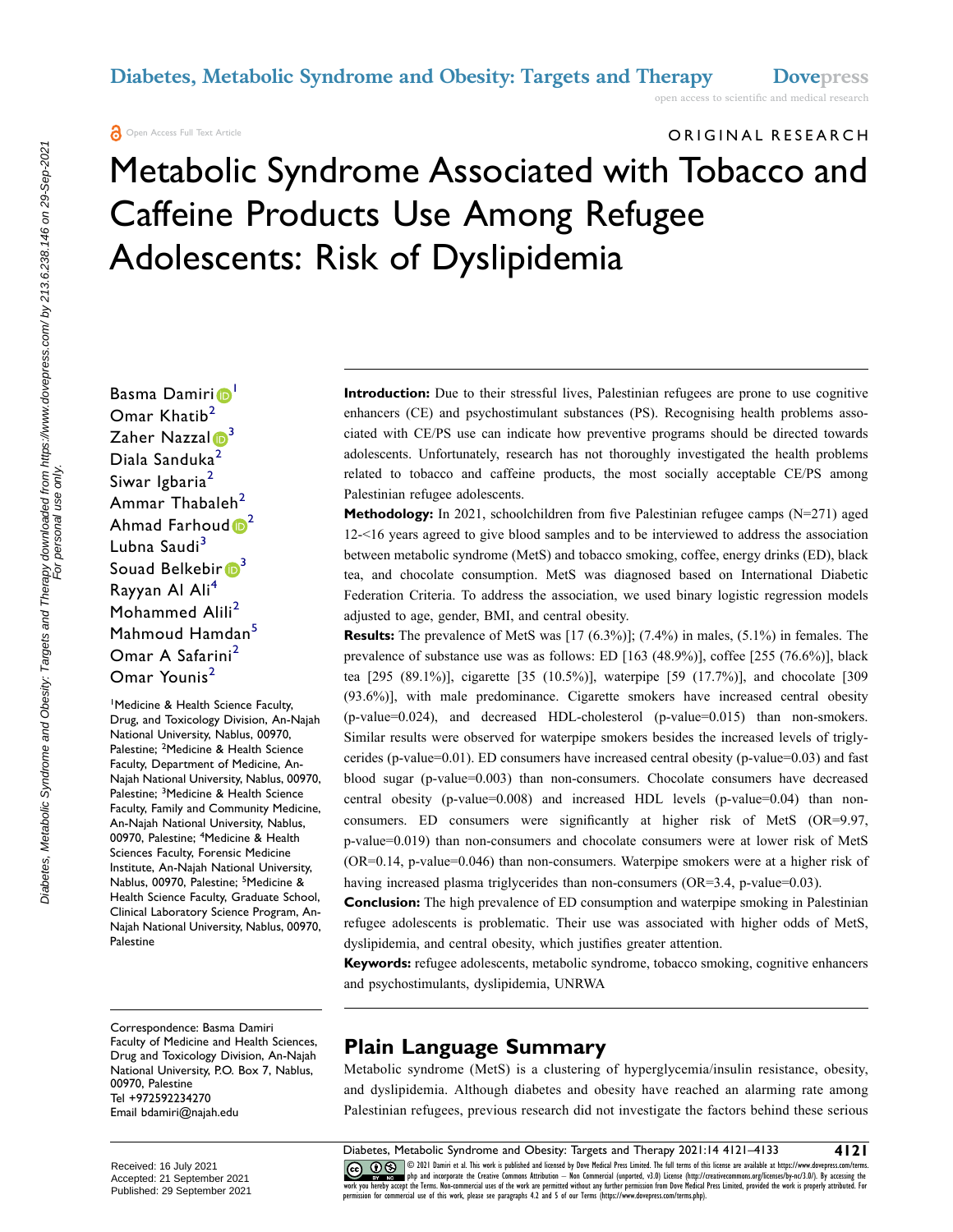health problems among them. Palestinian refugee children are liable to use cognitive enhancers and psychostimulants (CE/PS) due to their stressful lives. Tobacco and caffeine products are among the most socially acceptable CE/PS among Palestinians. Therefore, they are at higher risk of MetS and ultimately cardiovascular diseases and type 2 diabetes. MetS among CE/ PS users was an under-recognised and neglected health issue in previous national studies. This study showed an alarming prevalence of tobacco smoking and energy drinks (ED) consumption in refugee schoolchildren and those with MetS. The high prevalence of ED consumption and waterpipe smoking among Palestinian refugee schoolchildren is problematic and justifies greater attention. Their use was associated with a higher risk of MetS and dyslipidemia. ED consumers had a significant increase in central obesity and are at higher risk of having MetS than non-consumers. On the other hand, increased plasma triglycerides levels were more prevalent among waterpipe smokers and obese schoolchildren. This problem requires unique treatment and prevention strategies. Our findings suggest the need to integrate CE/PS use prevention and treatment into preexisting health services offered by UNRWA to refugee adolescents in the West Bank to reduce future negative health consequences from their use. Further research investigating the association between ED consumption and other health conditions (in refugees and non-refugees) is recommended.

#### **Introduction**

<span id="page-1-7"></span><span id="page-1-6"></span><span id="page-1-2"></span><span id="page-1-1"></span><span id="page-1-0"></span>Adolescent students experience unique challenges making them prone to use psychostimulants (PS) and cognitive enhancers  $(CE)^1$  Psychostimulants are substances that stimulate the central nervous system and are thought to mimic neurotransmitters. $2$  They can elevate mood and are capable of enhancing cognitive performance as well as increasing alertness and arousal.[2](#page-10-1) Nicotine and caffeine are the most legal psychostimulants used worldwide<sup>2-4</sup> and the most consumed and socially acceptable among Palestinians. $5-7$ Cognitive enhancers are substances that some people use in an attempt to improve the cognitive functions, particularly memory, increase mental alertness and concentration, and boost energy levels and wakefulness.[8](#page-10-3)[,9](#page-10-4) Different studies have demonstrated that nicotine has cognitive-enhancing effects.<sup>[2,](#page-10-1)[3,](#page-10-5)10</sup> However, caffeine cognition-enhancing properties are still a matter of debate.<sup>11–13</sup> Although it is ingested predominantly as coffee, many other caffeinecontaining beverages and products exist and contain significant amounts of caffeine, such as tea, chocolate, cocoa beverages, soft drinks, and energy drinks. $2,4$  $2,4$  $2,4$ 

<span id="page-1-9"></span><span id="page-1-8"></span>Previous studies have demonstrated that most Palestinian CE/PS users are adolescents and young adults[.6,](#page-10-9)[7](#page-10-10)[,14–18](#page-10-11) ED consumption and tobacco smoking have become an increasing problem in the West Bank over the last decade.<sup>[6](#page-10-9),17</sup> The majority of Palestinian uni-versity students had reported daily ED use.<sup>[16,](#page-10-13)[18](#page-10-14)</sup> Similar results were observed among Palestinian adolescent females, as 41.4% of adolescent females aged 15 were current ED users. $5$  The initiation age (12 years), the pattern of use (daily), and the co-occurrence of other licit and illicit substance use were the most associated with ED consumption and tobacco smoking.<sup>[5](#page-10-2),[6](#page-10-9)[,17](#page-10-12)</sup> Moreover, cigarettes and waterpipe smoking have recently been considered culturally and socially acceptable among Palestinians, especially young women, and refugee children. $5,6,17$  $5,6,17$  $5,6,17$  $5,6,17$ Chronic psychological stress and psychological disorders are common among Palestinian refugees due to their socioeconomic status and lifestyle.<sup>6</sup> These factors contribute to an increased prevalence of obesity, cardiovascular disease, metabolic syndrome (MetS), and substance abuse $^{7,19}$  $^{7,19}$  $^{7,19}$  $^{7,19}$ 

<span id="page-1-12"></span><span id="page-1-11"></span><span id="page-1-5"></span><span id="page-1-4"></span><span id="page-1-3"></span>Metabolic syndrome is characterised by a cluster of several metabolic and cardiovascular risk factors such as insulin resistance, abdominal obesity, hypertension, and atherogenic dyslipidemia.[20,](#page-10-16)[21](#page-10-17) MetS has been demonstrated as a common precursor to the development of diabetes mellitus (DM) and cardiovascular diseases. $22$ Although MetS in children remains many years in silence, warning signs can appear during childhood.<sup>39</sup> Its identification in childhood is likely to reduce the global burden of cardiovascular diseases and type II diabetes in adulthood[.23,](#page-10-19)[24](#page-11-1) Therefore, it is crucial to identify the risk factors of MetS in children.

<span id="page-1-18"></span><span id="page-1-17"></span><span id="page-1-16"></span><span id="page-1-15"></span><span id="page-1-14"></span><span id="page-1-13"></span><span id="page-1-10"></span>Tobacco products cause many adverse health effects on smokers and are associated with MetS and metabolic abnormalities.[25](#page-11-2)[,26](#page-11-3) Moreover, different studies have demonstrated that drinks containing a high level of caf-feine, like ED and coffee, can affect lipid profile.<sup>[27–30](#page-11-4)</sup> Although many children and adolescents believe that ED help in losing some weight, heavy consumption can lead to weight gain and an increase in body mass index.<sup>31</sup> Obesity and MetS and their abnormalities are highly prominent among Palestinians aged 6–68 years, with dyslipidemia being the most common MetS abnormality.<sup>19,[32–34](#page-11-6)</sup> According to International Diabetes Federation (IDF) definition, the prevalence of MetS in overweight and obese Palestinian schoolchildren was high, and higher in girls (23.3%) than boys (12.3%) with no significant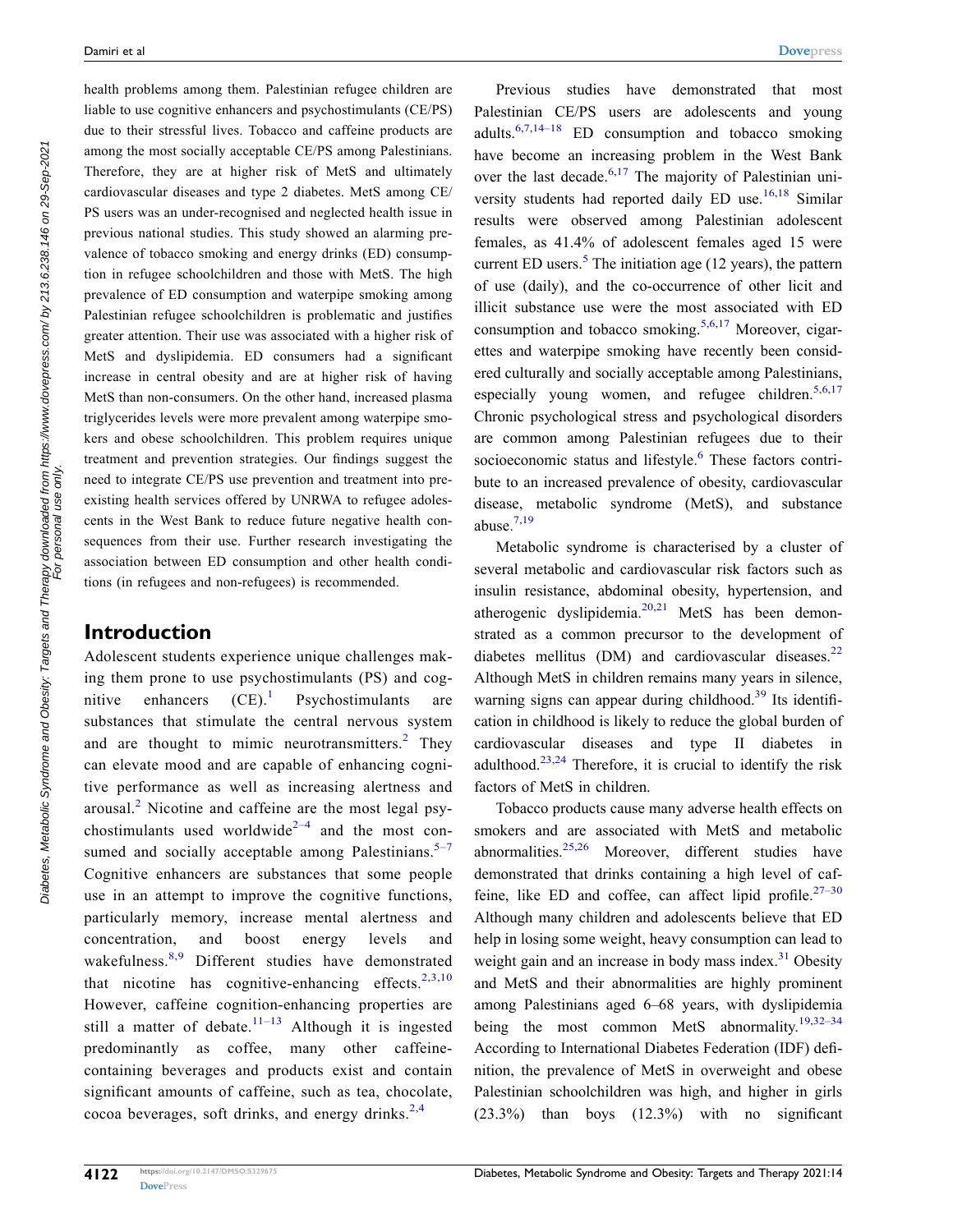differences.<sup>[33](#page-11-7)</sup> Moreover, the reduced high-density lipoprotein (57.2%) was the most prevalent metabolic abnormality among overweight, and obese schoolchildren, followed by increased fast blood sugar (39.7%), increased blood pressure (37.0%), increased central obesity (32.2%), and elevated triglycerides  $(24.8\%)$ .<sup>33</sup> However, the risk factors behind these serious health problems among Palestinians were not well established.

Palestinian refugee adolescents are disproportionately likely to use CE/PS for various reasons, including access to substances, coping with traumatic experiences, and social/peer pressure.<sup>[6,](#page-10-9)[7](#page-10-10)</sup> Given the multiple factors that influence adolescent CE/PS use and the increased rate of obesity and MetS among refugees, data on Palestinian refugee's CE/PS use justify greater attention. In addition, recognising health problems associated with CE/PS use among adolescents, particularly in conflict and chronicconflict zones, can indicate how preventive programs should be directed towards adolescents.<sup>35</sup> While the rate of tobacco and caffeine products used to be a growing problem among Palestinian children, research has not thoroughly investigated the complications and the health problems associated with their use among adolescents.

<span id="page-2-0"></span>This study aimed to address the risk of MetS and metabolic abnormalities associated with tobacco smoking, energy drinks, coffee, black tea, and chocolate use. This study is a part of ongoing research that aims to investigate the morbidity associated with different psychostimulants and cognitive enhancers use. The results of this study will help better understand MetS among Palestinian society, leading to earlier diagnosis and better outcomes, earlier interventions and treatments regarding tobacco and caffeine products use, and recommendations to direct future research and treatment programs.

# **Materials and Methods** Study Design, Setting, and Tool

A cross-sectional study was conducted in four refugee camps in the north of the West Bank, Palestine, from February to March 2021. A structured-interview questionnaire was used to address research objectives. The questionnaire used to assess tobacco smoking and caffeine products practice and pattern was used and validated in a previous publication.<sup>16</sup> CE/PS substances tested in this study were cigarettes, waterpipe, ED, coffee, black tea, and chocolate. ED included locally manufactured and imported products available for purchase in Palestine at the time of the study. The current user of

<span id="page-2-2"></span><span id="page-2-1"></span>a substance is a child who has used substance at least during the past 30 days. $36$  Besides the questionnaire, five mL of venous blood were collected and were analysed for fasting blood sugar (FBS), high-density lipoprotein (HDL) level, lowdensity lipoprotein (LDL) level, cholesterol, and triglycerides level. All samples were analysed in An-Najah National University Hospital. The diagnostic criteria, anthropometrics, blood pressure measurements, venous blood collection and biochemical analysis, measurement tools accuracy, and precision assessment were used and published in the previous studies.<sup>6,[19](#page-10-15),33</sup> Metabolic syndrome was diagnosed according to IDF criteria. According to the new IDF definition, increased abdominal obesity or waist circumference (WC) is required as an essential criterion. $37$  As recommended by IDF criteria, European data for WC was used, as no specific ethnicity cut-off points are available for Palestinian.<sup>21[,38](#page-11-11)</sup> For children aged between 10 and <16 years, a diagnosis of the metabolic syndrome made as to the presence of abdominal obesity (WC ≥90th percentile or adult cut-off if lower) and the presence of two or more of the other components: Elevated triglycerides  $(\geq 1.7 \text{ mmol/L } (\geq 150 \text{ mg/dL}))$ , low HDL cholesterol (<1.03) mmol/L (<40 mg/dL)), high blood pressure (Systolic  $\geq$ 130 mmHg or diastolic ≥85mmHg), and elevated blood glucose  $(\geq 5.6 \text{ mmol/L})$  ( $\geq 100 \text{ mg/dL}$ ) or specific treatment for these abnormalities.<sup>21,38</sup> According to the American College of Cardiology/American and Heart Association Task Force, abnormal total cholesterol and LDL-Cholesterol levels are  $\geq$ 200 and  $\geq$ 130, respectively.<sup>39</sup> The definition of overweight is one standard deviation (85% percentile) body mass index for age and sex, and for obese is two standard deviations (97th percentile) body mass index for age and sex according to World Health Organization (WHO).<sup>40</sup> Overweight and obese are defined as  $85<sup>th</sup>$  to less than the 95<sup>th</sup> percentile and 95<sup>th</sup> percentile or greater according to Centers for Disease Control and Prevention  $(CDC)^{41}$ 

#### <span id="page-2-5"></span><span id="page-2-4"></span><span id="page-2-3"></span>Study Population and Sampling Technique

A multi-stage stratified proportional sampling technique was used to select subjects. In the first stage, schoolchildren  $(7<sup>th</sup>-9<sup>th</sup>)$ grades) from Tulkarm and Nablus refugee camps (5 camps) aged 12-<16 years (males and females) were recruited. One of the camps was excluded due to the COVID-19 quarantine. The required sample size was 262 (131 males and 131 females). In the first stage, we obtained written informed consent from parents on behalf of the children involved. The schoolchildren were asked to fast for 10–12 hours if they accepted to participate. In the second stage, we interviewed all students in the same class (cluster) who provided signed informed consent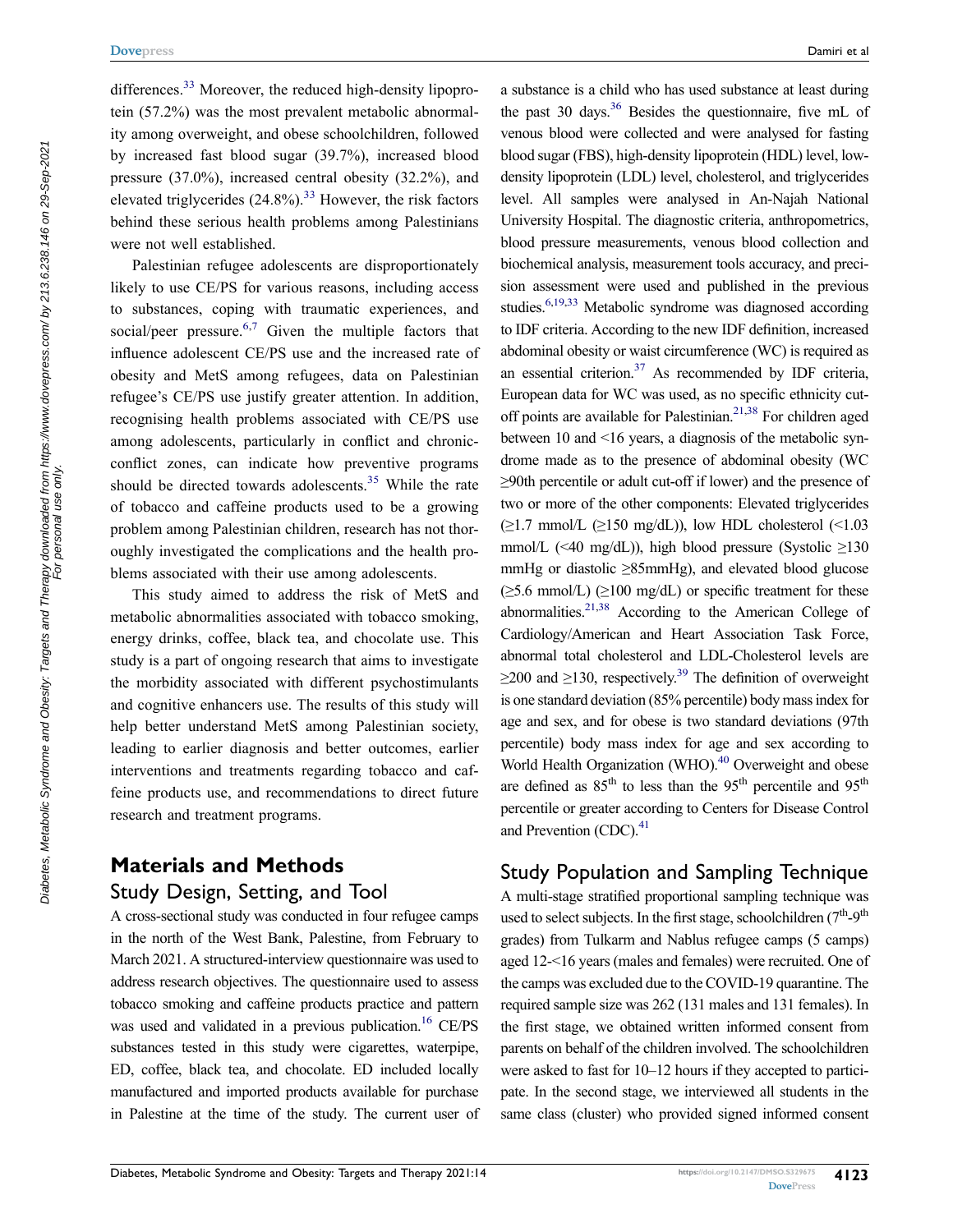and agreed to give a blood sample. The participant was included if he/she was a refugee child aged 12-<16 years, had no psychological conditions, agreed to participate, and his/her parents had signed informed consent for his/her participation. Participants were excluded if they had hypo- or hyperthyroidism, Cushing syndrome, epileptic, or taking regular medications other than anti-diabetic or lipidemic medication as indicated by their parents, if they had haemophilia, psychiatric, cognitive, or developmental disorders, and if they had a fever, flu, or any other acute disease to prevent any possible risk from blood withdrawing. Any child who showed any dissent from participation was excluded from the research.

# Ethical Approval and Consent to **Participate**

The Ethics Committee of the Institutional Review Board "IRB" at An-Najah National University (ANNU) confirmed the study protocol (IRB Archived number (16) Nov.2019). We obtained parent's informed consent before study conduction. In addition, participation was voluntary, and participants were assured that all data collected would be confidential and available for the researcher only, and coded numbers instead of names were used during analysis and presenting data.

#### Data Analysis

All analyses were performed using IBM SPSS Statistics for Mac, version 22 (IBM Corp., Armonk, NY, USA). Kolmogorov–Smirnov test to test the normality of continuous variables distribution was used. We described continuous variables as mean with standard deviation (SD) or medians with (25th, 75th percentiles) and categorical variables as percentages and frequencies. We used binary logistic regression models (Model 1 and Model 2) to evaluate the relative risk by generating the odds ratios (OR) and 95% confidence intervals (CI) for risk factors. Model 1 was adjusted to age, gender, BMI and the interaction between gender and BMI was tested. Model 2 was adjusted to age, gender, BMI, FBS, WC, blood cholesterol levels, and the interaction between WC and cholesterol levels were tested.

### **Results**

# The Prevalence, The Pattern of Use, and the Initiation Age of Tested CE/PS Among Refugee Schoolchildren

Schoolchildren (N=356) aged 12–<16 years were interviewed, 22 questionnaires were discarded, and 271 (135 males and 136 females) agreed to give blood samples. The mean age was 13.3 years, and the mean weight was 53.8 kg, with no significant difference between genders (p-value> 0.05). The prevalence of substance use was as follows: ED [163 (48.9%)], coffee [255 (76.6%)], black tea [295 (89.1%)], cigarette [35 (10.5%)], waterpipe [59  $(17.7%)$ ], and chocolate [309  $(93.6%)$ ], with male predominance. The percentage of males who smoked daily was 38.5% for cigarettes and 20.8% for waterpipes. Males consumed ED daily (26.7%) or several times (at least 2– 3 times) per week (50.9%). Chocolate had a daily con-sumption frequency of 60.8% ([Table 1](#page-4-0)).

# The Prevalence of MetS and Metabolic **Abnormalities**

The overall prevalence of MetS was 6.3% (7.4% in males and 5.1% in females, p-value=0.44). According to WHO standards for BMI for children, 22.2% were overweight, and 24.6% were obese, with no significant differences between males and females (p-value=0.69). The overall prevalence of high DBP was 7.9%, and high SBP was 8.8%. The prevalence of other MetS components in descending order was: decreased HDL (40.8%), increased triglycerides level (10.3%), increased FBS (8.5%), increased WC (5.4%), increased cholesterol level (4.0%), and increased LDL level (3.7%). Among these components, only WC differed significantly between males (9.4%) and females (1.2%) (p-value=0.001) ([Table 2](#page-5-0)).

# Differences Metabolic Abnormalities Between Tested CE/PS Users and Non-Users

Cigarette smokers have a significant increase in WC (p-value=0.024), and decreased HDL (p-value=0.015) than non-smokers. Waterpipe smokers have a significant increase in WC (p-value=0.008), increased level of triglycerides (p-value=0.01), decreased HDL levels (p-value=0.009), and decreased DBP (0.014) than nonsmokers. ED consumers have increased WC  $(p-value=0.03)$  and FBS  $(p-value=0.003)$  than nonconsumer. Chocolate consumers have decreased WC  $(p-value=0.008)$  and increased HDL  $(p-value=0.04)$  than non-consumers [\(Table 3\)](#page-6-0).

#### Univariate Analysis

Univariate analysis of the association between MetS and different tested CE/PS indicated that an increased risk of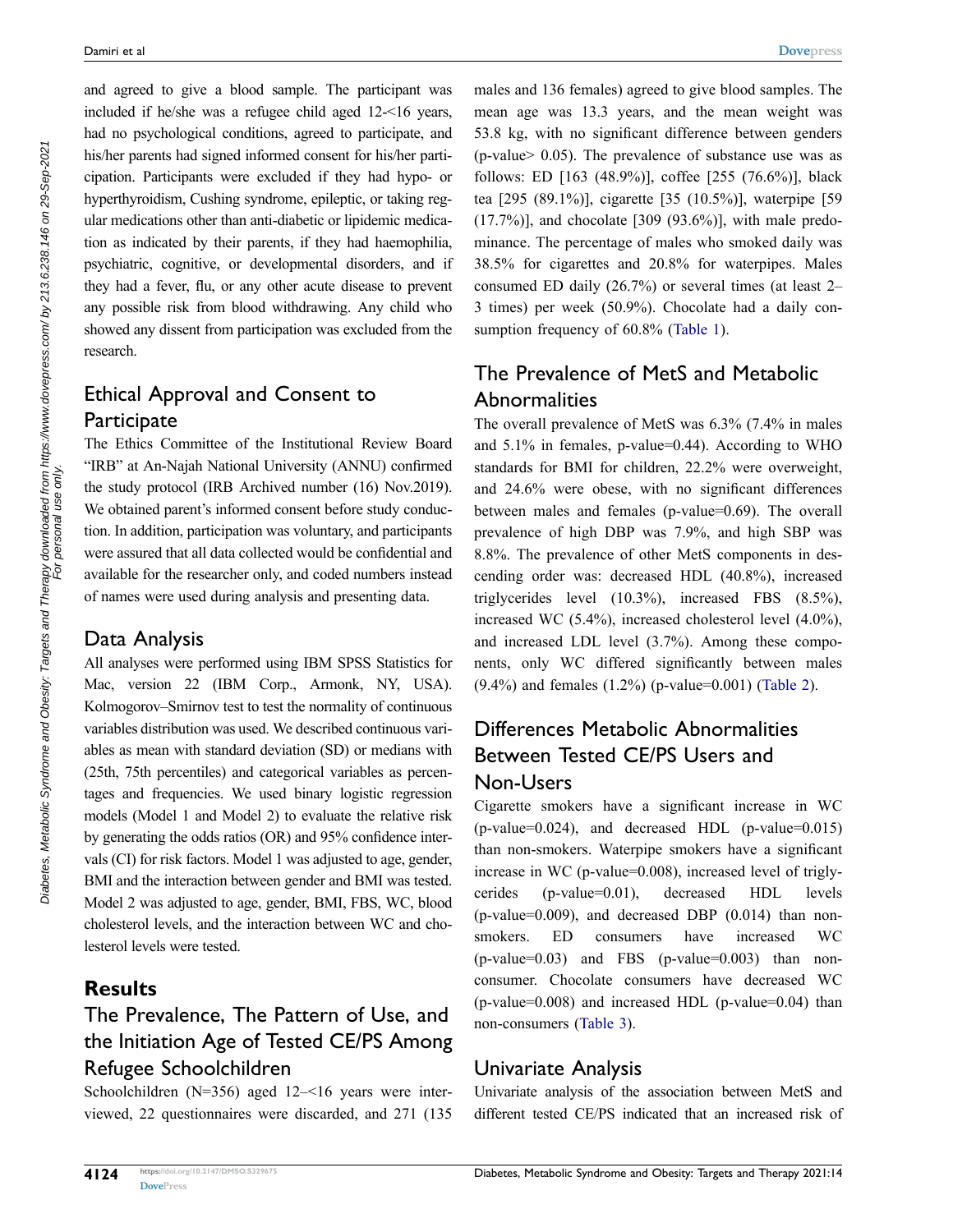| Gender         | Tobacco and<br><b>Caffeine</b> | Practice <sup>#</sup> |              | <b>Pattern of Use#</b>                          |                                                  |                                          |         |                                                 |  |
|----------------|--------------------------------|-----------------------|--------------|-------------------------------------------------|--------------------------------------------------|------------------------------------------|---------|-------------------------------------------------|--|
|                | <b>Products</b>                |                       | <b>Daily</b> | <b>Several</b><br><b>Times</b><br><b>Weekly</b> | <b>Several</b><br><b>Times</b><br><b>Monthly</b> | <b>Several</b><br><b>Times</b><br>Yearly | Ex-User | <b>Years</b><br>Median (Q1, Q3)<br>or Mean (SD) |  |
| <b>Males</b>   | Cigarettes                     | 31(18.2)              | 15(38.5)     | 8(20.5)                                         | 5(12.8)                                          | 3(7.7)                                   | 8(20.5) | 10.2(1.8)                                       |  |
|                | Waterpipe                      | 48(28.2)              | 11(20.8)     | 20(37.7)                                        | 14(26.4)                                         | 7(13.2)                                  | 1(1.9)  | 11.6(1.4)                                       |  |
|                | Energy drinks                  | 110(64.7)             | 31(26.7)     | 59(50.9)                                        | 18(15.5)                                         | 4(3.4)                                   | 4(3.4)  | 10.5(2.4)                                       |  |
|                | Coffee                         | 134(78.4)             | 51(40.2)     | 52(40.9)                                        | 15(11.8)                                         | 9(7.1)                                   | 0(0.0)  | 10(7.5, 11)                                     |  |
|                | Black tea                      | 162(94.7)             | 98(64.5)     | 51(33.6)                                        | 1(0.7)                                           | 2(1.3)                                   | 0(0.0)  | 9(7, 9)                                         |  |
|                | Chocolate                      | 161(95.3)             | 90(60.8)     | 46(31.1)                                        | 11(7.4)                                          | 1(0.7)                                   | 0(0.0)  | 6(6, 7)                                         |  |
| <b>Females</b> | Cigarettes                     | 4(2.5)                | 0(0.0)       | 1(16.7)                                         | 1(16.7)                                          | 3(50.0)                                  | 1(16.7) | 11(9.5, 11.5)                                   |  |
|                | Waterpipe                      | 11(6.9)               | 3(12.5)      | 4(16.7)                                         | 4(16.7)                                          | 8(33.3)                                  | 5(20.8) | 12(11, 13)                                      |  |
|                | Energy drinks                  | 53(32.5)              | 16(22.5)     | 29(40.8)                                        | 7(9.9)                                           | 14(19.7)                                 | 5(7.0)  | 10.4(2.2)                                       |  |
|                | Coffee                         | 121(74.7)             | 25(22.3)     | 55(49.1)                                        | 24(21.4)                                         | 8(7.2)                                   | 0(0.0)  | 11(10, 12)                                      |  |
|                | Black tea                      | 133(83.1)             | 71(58.2)     | 36(29.5)                                        | 6(4.9)                                           | 9(7.4)                                   | 0(0.0)  | 9(7, 10)                                        |  |
|                | Chocolate                      | 148(91.9)             | 70(51.1)     | 47(34.3)                                        | 11(7.4)                                          | 3(1.2)                                   | 6(4.4)  | 6(6, 7)                                         |  |

<span id="page-4-0"></span>**Table 1** The Prevalence, Pattern of Use, and Initiation Age of Tested CE/PS in Refugee Schoolchildren

**Note**: # Data shown as n(%).

**Abbreviation**: CE/PS, cognitive enhancers/psychostimulants.

MetS was significantly associated with cigarette smoking  $(OR=4.60, p-value=0.008)$ , waterpipe smoking  $(OR=3.29,$ p-value=0.027) and ED consumption (OR=5.97, p-value=0.002), while chocolate consumption was significantly associated with decreased risk of MetS (OR=0.2, p-value=0.02) [\(Table 4\)](#page-7-0).

### Model 1: Adjusted Binary Logistic Regression Analysis

Adjusted binary logistic regression analysis for the association between MetS and tested CE/PS indicated that ED consumers were at a higher risk of MetS than nonconsumers (OR=9.97, p-value=0.019). Chocolate consumers were at a lower risk of MetS than non-consumers  $(OR=0.14, p-value=0.046)$ . Increased BMI was also associated with increased risk of MetS (OR=1.35, p-value <0.001) [\(Table 5\)](#page-7-1). No significant interaction results between BMI and gender were observed. (p-value>0.05).

# Model 2: Adjusted Binary Logistic Regression Analysis

Adjusted binary logistic regression analysis for the association between increased plasma triglycerides levels and tested CE/PS indicated that waterpipe smokers were at a higher risk of having increased plasma triglycerides than non-smokers (OR=3.45, p-value=0.03). Increased total cholesterol levels (OR=8.99, p-value=0.007) and WC (OR=4.77, p-value=0.02) were also significantly associated with an increased risk of high plasma triglycerides levels. No significant interaction results between waist circumferences and cholesterol and glucose were observed (p-value>0.05) [\(Table 6\)](#page-8-0).

#### **Discussion**

<span id="page-4-1"></span>This study aimed to investigate the risk associated with tobacco and caffeine products use and MetS among Palestinian refugee schoolchildren. There are several remarkable findings in this study. First, refugee males were significantly more likely to be identified as at higher risk of tobacco and caffeine products use than females. Cigarette smoking had a total prevalence of 10.5%, where males (18.2%) had a significantly higher prevalence than females (2.5%) among refugee schoolchildren. Waterpipe was more common than cigarettes, with a total prevalence of 17.7% (28.2% in males and 6.9% in females). These results (male predominance) were consistent with other local and global countries. $6,15-18$  $6,15-18$  Second, ED consumption was common among schoolchildren, where its overall prevalence was 48.9%, with a significant male predominance (64.7%) compared to females (32.5%). This widespread prevalence and gender-based difference are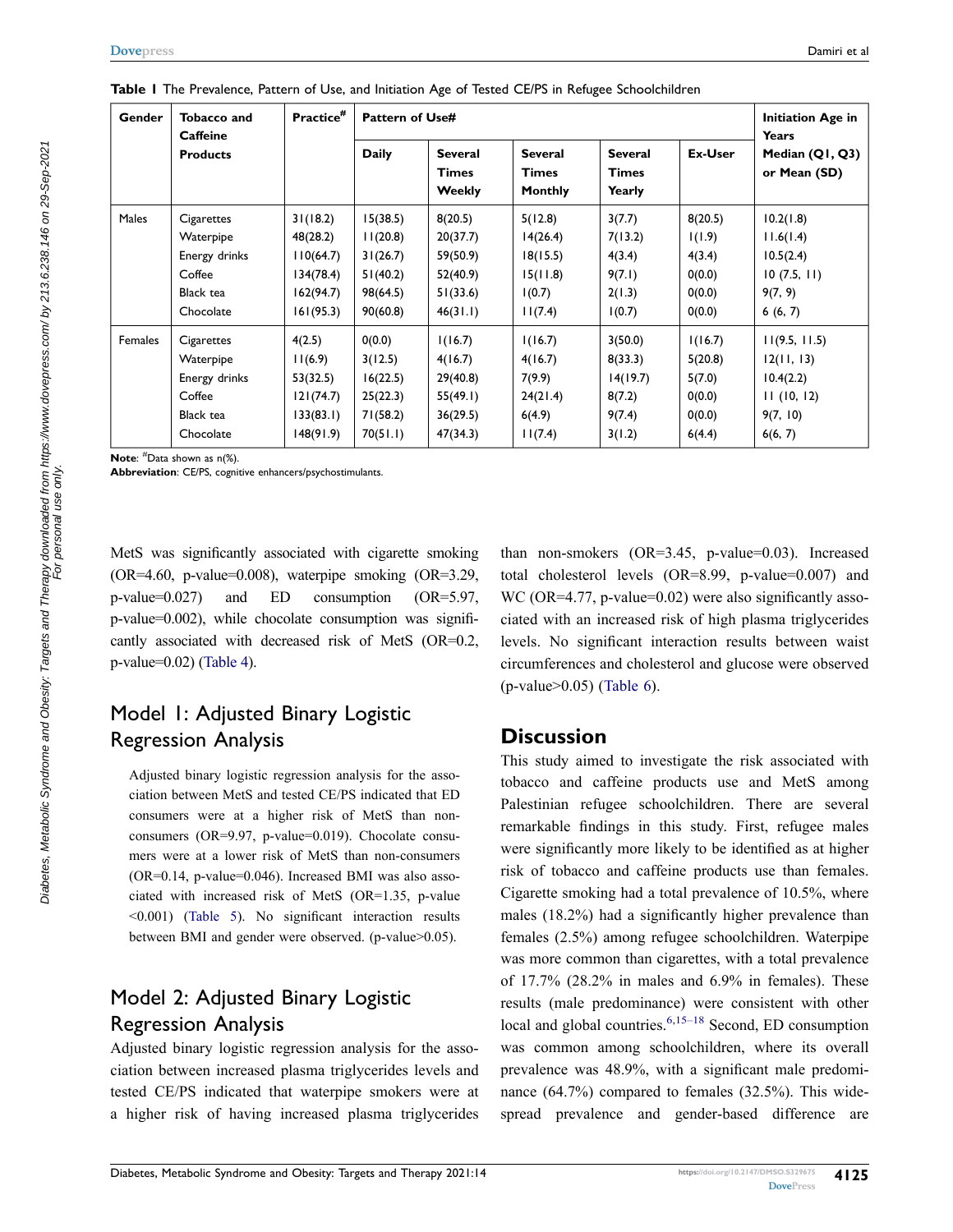<span id="page-5-0"></span>

|  |  |  |  |  |  |  |  |  | Table 2 The Prevalence of MetS and Metabolic Abnormalities in Refugee Schoolchildren |
|--|--|--|--|--|--|--|--|--|--------------------------------------------------------------------------------------|
|--|--|--|--|--|--|--|--|--|--------------------------------------------------------------------------------------|

|                              |               | <b>Total</b> | <b>Males</b> | <b>Females</b> | P-value  |
|------------------------------|---------------|--------------|--------------|----------------|----------|
| MetS                         | Yes           | 17(6.3)      | 10(7.4)      | 7(5.1)         | 0.44     |
| WC (cm)                      | High          | 18(5.4)      | 16(9.4)      | 2(1.2)         | $0.001*$ |
| FBS (mg/dL)                  | High          | 23(8.5)      | 14(10.4)     | 9(6.6)         | 0.26     |
| HDL (mg/dL)                  | Low           | 160(40.8)    | 78(42.4)     | 82(39.4)       | 0.55     |
| Triglycerides (mg/dL)        | High          | 28(10.3)     | 16(11.9)     | 12(8.8)        | 0.40     |
| Total cholesterol (mg/dL)    | High          | 11(4.0)      | 5(3.7)       | 6(4.4)         | 0.78     |
| LDL (mg/dL)                  | High          | 10(3.7)      | 4(3.0)       | 6(4.4)         | 0.75     |
| DBP (mmHg)                   | High          | 26(7.9)      | 11(6.5)      | 15(9.3)        | 0.35     |
| SBP (mmHg)                   | <b>High</b>   | 29(8.8)      | 11(6.5)      | 18(11.2)       | 0.14     |
| BMI based on WHO ( $kg/m2$ ) | Underweight   | 14(4.2)      | 9(5.3)       | 5(3.1)         | 0.69     |
|                              | Normal weight | 164(49.1)    | 80(46.8)     | 84(51.5)       |          |
|                              | Overweight    | 74(22.2)     | 39(22.8)     | 35(21.5)       |          |
|                              | Obese         | 82(24.6)     | 43(25.1)     | 39(23.9)       |          |
| BMI based on CDC ( $kg/m2$ ) | Underweight   | 18(5.4)      | 13(7.6)      | 5(3.1)         | 0.13     |
|                              | Normal weight | 182(54.5)    | 87(50.9)     | 95(58.3)       |          |
|                              | Overweight    | 67(20.1)     | 32(18.7)     | 35(21.5)       |          |
|                              | Obese         | 66(20.1)     | 39(22.8)     | 28(17.2)       |          |

**Notes**: Data shown as n(%); \*Significant. Increased WC: ≥90th percentile, elevated triglycerides: ≥150 mg/dL, low HDL: <40 mg/dL, SBP≥130 mmHg or DBP 85mmHg, and elevated FBS ≥100 mg/dL (1, 2); Cholesterol: ≥200 mg/dL; LDL: ≥200mg/dL.

**Abbreviations**: WC, waist circumference; BMI, body mass index; FBS, fasting blood sugar; HDL, high-density lipoprotein; LDL, low-density lipoprotein; SBP, systolic blood pressure; DBP, diastolic blood pressure; kg, kilogram; m, meter; cm, centimetre; mmHg, millimetre mercury; mg, milligram; dL, deciliter; MetS, metabolic syndrome; CDC, Centers for Disease Control and Prevention; WHO, World Health Organization.

<span id="page-5-1"></span>consistent with previous studies involving Palestinian refugee children and children in other countries.  $6,27,28,42$  $6,27,28,42$  $6,27,28,42$  $6,27,28,42$ However, this high prevalence and the pattern of ED consumption in children are problematic. A previous study involving Palestinian schoolchildren found a very high prevalence (95.7%) of ED consumption among those who use illicit drugs, suggesting an association between the two practices.<sup>[6](#page-10-9)</sup> Moreover, most ED consumers, either males (78%) or females (63%), were consuming ED daily or several times weekly, possibly increasing the risk of getting caffeine toxicity, thus potentiating its side effects.<sup>43–47</sup>

<span id="page-5-3"></span><span id="page-5-2"></span>Our results showed that 22.2% of refugee schoolchildren were overweight, and 24.6% were obese, indicating that refugee adolescents are more likely to develop diseases associated with obesity, such as metabolic diseases and heart diseases.<sup>48</sup> The overall prevalence of MetS in refugee schoolchildren based on IDF criteria was high (6.3%) and significantly higher among obese (21.5%) than overweight (5.2%) with no gender differences. The absence of previous local research on MetS was one of the most salient constraints in predicting a change in the prevalence of MetS and its components in refugee schoolchildren. A previous local study on MetS among overweight and obese schoolchildren demonstrated that the prevalence of MetS in this group was high (15.8%) and was higher in obese  $(21.2\%)$  than overweight  $(2.1\%)$ and schoolchildren with increased central obesity had shown a significant increase in the clustering of metabolic abnormalities.[33](#page-11-7) In this study, the most prevalent metabolic abnormalities between refugee schoolchildren were decreased HDL (40%), followed by increased triglycerides (10.3%) and increased FBS (8.5%). Moreover, schoolchildren with increased central obesity were at higher risk of having high triglyceride levels. Studies concerning central obesity among Palestinian children are scarce. $33,49$  Central obesity is more indicative of the MetS profile than BMI and independently associated with the other MetS components.<sup>[50](#page-11-19)</sup> In this study, central obesity was significantly higher in ED users than non-users and cigarette and waterpipe smokers than non-smokers.

<span id="page-5-7"></span><span id="page-5-6"></span><span id="page-5-5"></span><span id="page-5-4"></span>Energy drinks are highly caffeinated, sweetened, carbonated beverages, contain 80–300 mg of caffeine and various other stimulants and substances such as guarana, taurine, or vitamins.<sup>[51](#page-11-20),52</sup> Exposure to excesses of simple sugars can lead to obesity and insulin resistance $51,53$  $51,53$  which are considered the most significant factors for MetS.<sup>[37](#page-11-10)</sup> Our results indicated that ED users have a higher increase in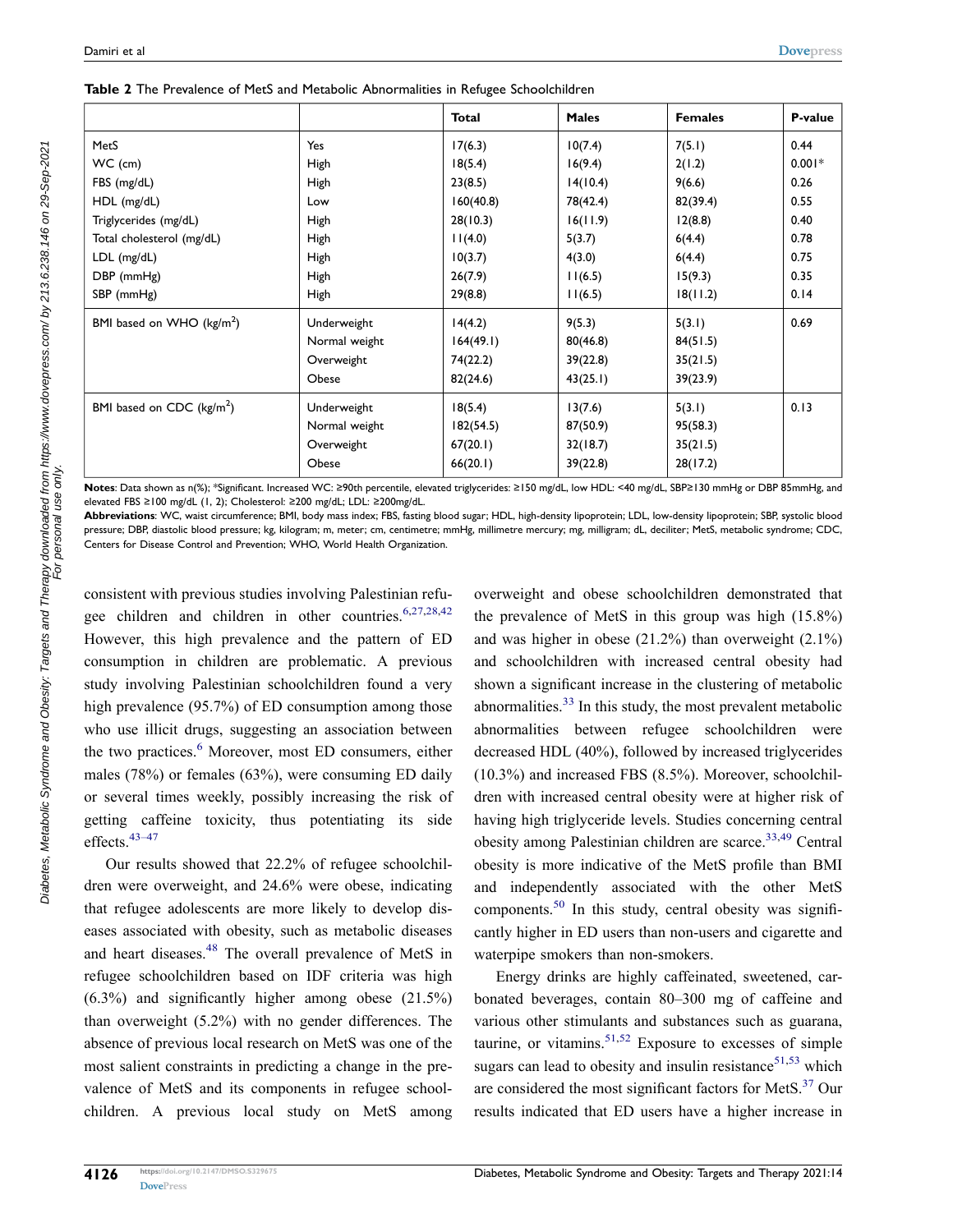|                         | <b>Cigarettes</b> |             |          | Waterpipe        |             |          |
|-------------------------|-------------------|-------------|----------|------------------|-------------|----------|
|                         | Yes               | <b>No</b>   | P-value  | Yes              | <b>No</b>   | P-value  |
| WC (cm)                 | 78.9(15.0)        | 74.4(11.4)  | $0.024*$ | 78.3(13.7)       | 74.1(11.3)  | $0.008*$ |
| BMI ( $\text{kg/m}^2$ ) | 22.8(6.3)         | 21.9(5.0)   | 0.15     | 22.8(5.5)        | 21.8(5.0)   | 0.055    |
| FBS (mg/dL)             | 92.7(6.8)         | 91.4(7.3)   | 0.45     | 92.3(7.3)        | 91.4(7.3)   | 0.52     |
| Triglycerides (mg/dL)   | 99.2(51.2)        | 94.0(45.1)  | 0.58     | 115.0(66.7)      | 90.7(39.7)  | $0.01*$  |
| HDL (mg/dL)             | 43.4(9.8)         | 49.4(12.4)  | $0.015*$ | 45.0(12.5)       | 49.5(12.1)  | $0.009*$ |
| Cholesterol (mg/dL)     | 145.9(26.8)       | 148.0(27.9) | 0.69     | 148.1(29.5)      | 147.8(27.4) | 0.93     |
| LDL (mg/dL)             | 85.9(21.1)        | 88.0(24.6)  | 0.56     | 89.4(26.0)       | 87.9(23.9)  | 0.97     |
| SBP (mmHg)              | 105.8(12.0)       | 108.5(14.8) | 0.33     | 106.6(13.0)      | 108.6(14.8) | 0.35     |
| DBP (mmHg)              | 61.2(12.2)        | 66.1(13.0)  | 0.136    | 61.8(10.7)       | 66.4(13.3)  | $0.014*$ |
|                         | Coffee            |             |          | <b>Black</b> tea |             |          |
| WC (cm)                 | 74.9(12.1)        | 74.9(11.1)  | 0.97     | 74.8(12.0)       | 74.6(10.7)  | 0.70     |
| BMI $(kg/m2)$           | 21.9(5.1)         | 22.2(5.2)   | 0.82     | 21.7(4.8)        | 23.9(6.5)   | 0.123    |
| FBS (mg/dL)             | 91.3(7.2)         | 92.2(7.3)   | 0.37     | 91.7(7.4)        | 90.1(6.3)   | 0.32     |
| Triglycerides (mg/dL)   | 94.0(42.5)        | 95.9(53.6)  | 0.87     | 93.0(47.2)       | 91.7(31.3)  | 0.63     |
| HDL (mg/dL)             | 48.4(12.2)        | 50.1(12.5)  | 0.32     | 48.8(12.4)       | 49.7(10.9)  | 0.58     |
| Cholesterol (mg/dL)     | 147.6(26.6)       | 148.4(30.7) | 0.71     | 147.2(26.9)      | 154.5(33.8) | 0.38     |
| LDL (mg/dL)             | 88.3(23.0)        | 87.7(27.4)  | 0.55     | 87.5(23.2)       | 93.7(31.2)  | 0.36     |
| SBP (mmHg)              | 107.9(14.0)       | 109.1(16.0) | 0.54     | 107.9(14.3)      | 110.0(15.7) | 0.41     |
| DBP (mmHg)              | 65.6(12.4)        | 65.6(14.8)  | 0.92     | 65.2(12.7)       | 68.0(15.2)  | 0.24     |
|                         | Energy drinks     |             |          | Chocolate        |             |          |
| WC (cm) <sup>a</sup>    | 77.1(13.2)        | 72.8(10.1)  | $0.03*$  | 74.4(11.8)       | 81.4(116.6) | $0.008*$ |
| BMI ( $\text{kg/m}^2$ ) | 22.5(5.5)         | 21.5(4.8)   | 0.17     | 21.8(5.0)        | 24.2(5.8)   | 0.13     |
| FBS (mg/dL)             | 93.0(7.0)         | 90.2(7.3)   | $0.003*$ | 91.6(7.4)        | 91.1(6.4)   | 0.98     |
| Triglycerides (mg/dL)   | 99.1(48.6)        | 90.5(42.7)  | 0.26     | 94.6(46.6)       | 94.7(33.8)  | 0.59     |
| HDL (mg/dL)             | 48.9(12.9)        | 48.8(11.7)  | 0.91     | 49.2(12.5)       | 43.6(8.4)   | $0.04*$  |
| Cholesterol (mg/dL)     | 149.3(28.0)       | 146.5(27.6) | 0.55     | 148.1(28.0)      | 144.4(24.5) | 0.51     |
| LDL (mg/dL)             | 89.4(24.5)        | 87.1(24.0)  | 0.27     | 87.9(24.5)       | 90.6(21.4)  | 0.79     |
| SBP (mmHg)              | 108.3(14.3)       | 108.1(14.8) | 0.95     | 108.2(14.4)      | 108.5(17.6) | 0.54     |
| DBP (mmHg)              | 65.1(13.9)        | 66.0(12.1)  | 0.53     | 65.8(12.9)       | 63.0(14.6)  | 0.92     |

<span id="page-6-0"></span>

|  |  | Table 3 Differences in Metabolic Abnormalities Between Users (Yes) and Non-Users (No) |  |
|--|--|---------------------------------------------------------------------------------------|--|
|  |  |                                                                                       |  |

**Notes**: Data shown in mean (SD); \*Significant. Increased WC: ≥90th percentile, Increased FBS: ≥100 mg/dL; increased triglycerides: ≥150 mg/dL, Low HDL: <40 mg/dL, Increased SBP: ≥130 mmHg or DBP ≥85mmHg; Increased Cholesterol: ≥200 mg/dLl; Increased LDL: ≥200 mg/dL.

**Abbreviations**: WC, waist circumferences; BMI, body mass index; FBS, fasting blood sugar; HDL, high density lipoprotein; LDL, low density lipoprotein; SBP, systolic blood pressure; DBP, diastolic blood pressure; kg, kilogram; m, meter; cm, centimetre; mmHg, millimetre mercury; mg, milligram; dL, deciliter.

<span id="page-6-3"></span><span id="page-6-2"></span><span id="page-6-1"></span>central obesity and fast blood sugar than non-users. In agreement with previous studies, the adjusted binary logistic regression results revealed that ED users had a 5-folds higher risk of having MetS than non-users.<sup>[54,](#page-11-23)[55](#page-11-24)</sup> This association probably results from high sugar and caffeine levels in these drinks, which affect glucose profile.<sup>55</sup> Our results indicated that ED consumption was not associated with high levels of triglycerides. A previous study demonstrated that ED consumption was associated with increased triglycerides at age 20 and a low level at age 22 years.<sup>56</sup> Collectively, these results suggest that there is no clear evidence for the association between ED consumption and high triglycerides in adolescents. Overall, there seems to be a high level of under-recognised and undertreated MetS among refugee schoolchildren, specifically ED consumers. Considering the high prevalence and the pattern of ED consumption among refugee schoolchildren and its association with MetS and other side effects, we recommend implying substantial restrictions on Palestinian children's access to ED in refugee camps and possibly other Palestinian regions. Moreover, we recommend integrating ED consumption screening and cessation strategies into health services provided for Palestinian refugees. In addition, further research is warranted to investigate the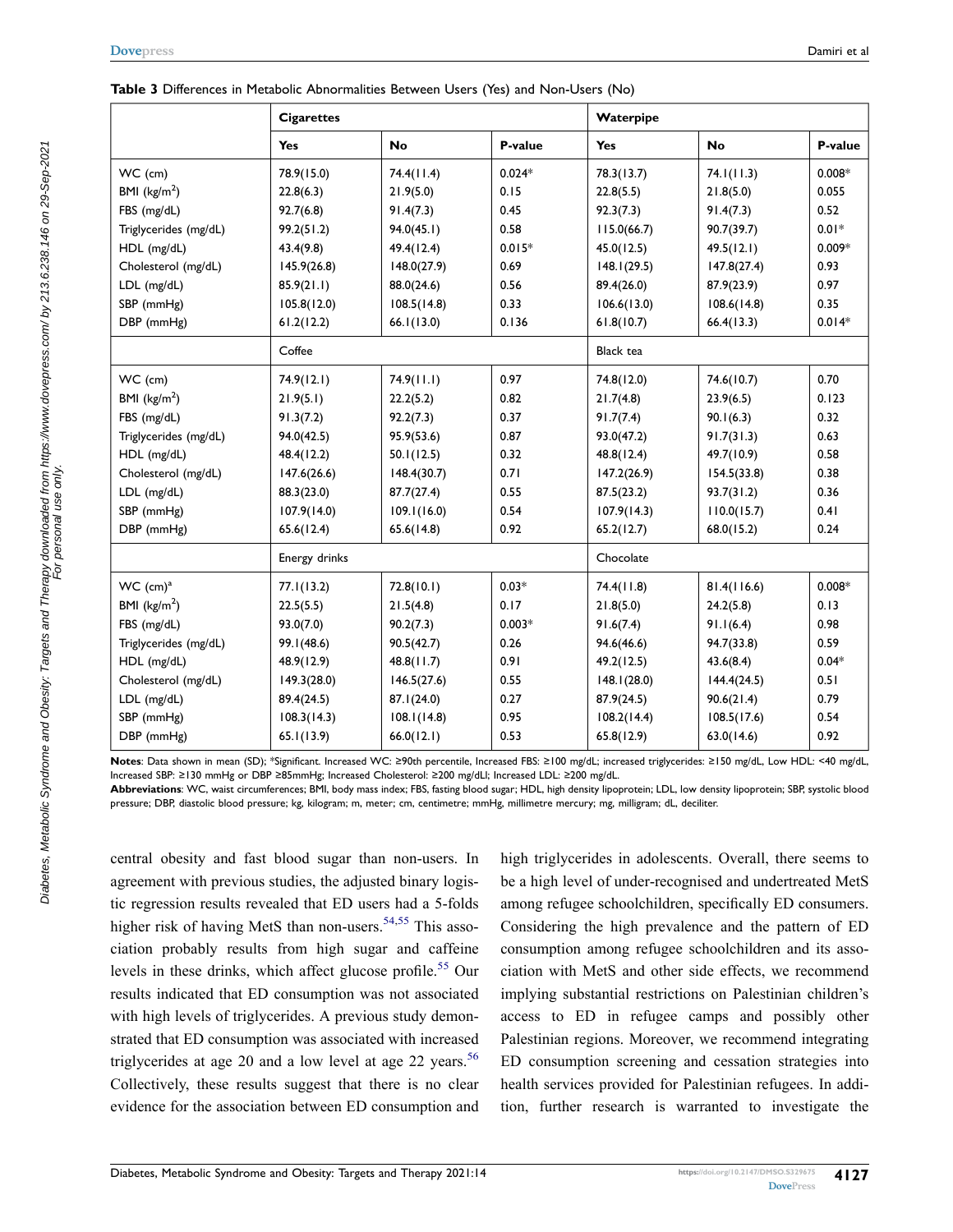|                             |                                                        | <b>Have Metabolic</b><br><b>Syndrome</b> | Do Not Have Metabolic<br><b>Syndrome</b>        | Odds<br>Ratio | 95% Confidence<br>Interval | P-value    |
|-----------------------------|--------------------------------------------------------|------------------------------------------|-------------------------------------------------|---------------|----------------------------|------------|
| Cigarette smoking           | Yes<br>No                                              | 5(19.2)<br>12(4.9)                       | 21(80.8)<br>232(95.1)                           | 4.60          | $1.48 - 14.32$             | $0.008*$   |
| Waterpipe smoking           | Yes<br>No                                              | 6(14.3)<br>11(4.8)                       | 36(85.7)<br>217(95.2)                           | 3.29          | $1.14 - 9.45$              | $0.027*$   |
| Energy drink<br>consumption | Yes<br>No                                              | 14(11.2)<br>3(2.1)                       | 11(88.8)<br>142(97.9)                           | 5.97          | $1.67 - 21.29$             | $0.002*$   |
| Coffee<br>consumption       | Yes<br>No                                              | 13(6.5)<br>4(5.6)                        | 187(93.5)<br>67(94.4)                           | 1.16          | $0.37 - 3.70$              | 1.00       |
| Black tea<br>consumption    | Yes<br>No                                              | 14(5.9)<br>2(6.7)                        | 225(94.1)<br>28(93.3)                           | 0.87          | $0.19 - 4.03$              | 0.70       |
| Chocolate<br>consumption    | Yes<br>No                                              | 13(5.2)<br>4(21.1)                       | 236(94.8)<br>15(78.9)                           | 0.20          | $0.06 - 0.71$              | $0.02*$    |
| Gender                      | Male<br>Female                                         | 10(7.4)<br>7(5.1)                        | 125(92.6)<br>129(94.9)                          | 1.47          | $0.54 - 3.99$              | 0.45       |
| Body mass index             | Underweight<br>Normal<br>weight<br>Overweight<br>Obese | 0(0.0)<br>0(0.0)<br>3(5.2)<br>14(21.5)   | 14(100.0)<br>134(100.0)<br>55(94.8)<br>51(78.5) |               |                            | $< 0.001*$ |
| Low-Density<br>Lipoprotein  | High<br>Normal                                         | 1(10.0)<br>16(6.1)                       | 9(90.0)<br>245(93.9)                            | 1.70          | $0.20 - 14.27$             | 0.62       |

<span id="page-7-0"></span>

|  |  | Table 4 Univariate Analysis for Metabolic Syndrome and Tested CE/PS |  |
|--|--|---------------------------------------------------------------------|--|
|  |  |                                                                     |  |

**Notes**: Data shown as n (%); \*Significant.

association between ED consumption and MetS and other health conditions in non-refugee children since such results might help better understanding the aetiology of MetS in an early stage of life.

<span id="page-7-2"></span>Cardiovascular disease is the most common leading cause of mortality among Palestinians.<sup>[57](#page-11-26)</sup> A low level of serum HDL cholesterol was established to be an independent risk factor for coronary artery disease and

<span id="page-7-1"></span>

|  | Table 5 Model 1: Adjusted Binary Logistic Regression for MetS and Tested CE/PS Use |  |  |  |  |  |
|--|------------------------------------------------------------------------------------|--|--|--|--|--|
|  |                                                                                    |  |  |  |  |  |

| Metabolic Syndrome (Yes) <sup>#</sup> | Variable | <b>Reference Category</b> | <b>Odds Ratio</b> | 95% (CI)       | P-value    |
|---------------------------------------|----------|---------------------------|-------------------|----------------|------------|
| Cigarettes smoking                    | Yes      | No.                       | 3.07              | $0.56 - 16.9$  | 0.20       |
| Waterpipe smoking                     | Yes      | No.                       | 1.36              | $0.30 - 6.13$  | 0.69       |
| Energy drink consumption              | Yes      | No.                       | 9.97              | $1.45 - 68.39$ | $0.019*$   |
| Coffee consumption                    | Yes      | No.                       | 1.22              | $0.27 - 5.56$  | 0.80       |
| Chocolate consumption                 | Yes      | No.                       | 0.14              | $0.02 - 0.96$  | $0.046*$   |
| Black tea consumption                 | Yes      | No.                       | 7.87              | $0.57 - 109.1$ | 0.12       |
| Gender                                | Male     | Female                    | 0.79              | $0.16 - 3.84$  | 0.77       |
| Age                                   |          |                           | 0.80              | $0.40 - 1.59$  | 0.52       |
| Body Mass Index                       |          |                           | 1.35              | $1.19 - 1.52$  | $< 0.001*$ |

**Notes**: # Reference category is No metabolic syndrome; \*Significant.

**Abbreviations**: CI, confidence interval; MetS, metabolic syndrome; CE/PS, cognitive enhancers/psychostimulants.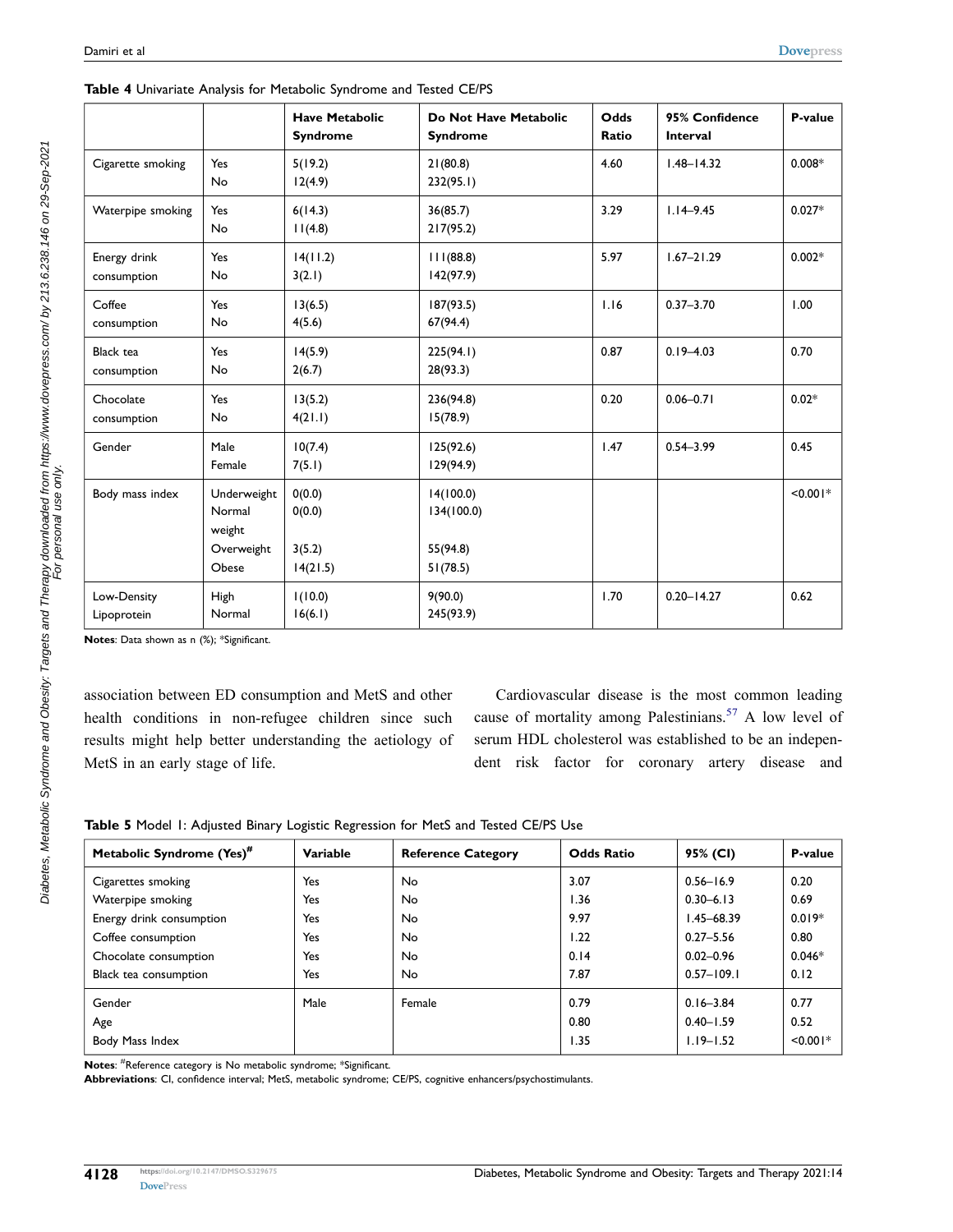| High Triglycerides Plasma Level Yes <sup>#</sup> |                 |                  |           |                |          |  |  |  |
|--------------------------------------------------|-----------------|------------------|-----------|----------------|----------|--|--|--|
|                                                  | <b>Variable</b> | <b>Reference</b> | <b>OR</b> | 95% (CI)       | P-value  |  |  |  |
| Cigarettes smoking                               | Yes             | No               | 0.67      | $0.15 - 3.10$  | 0.611    |  |  |  |
| Waterpipe smoking                                | Yes             | No               | 3.45      | $1.30 - 10.60$ | $0.03*$  |  |  |  |
| Energy drinks consumption                        | Yes             | No               | 0.94      | $0.33 - 2.65$  | 0.90     |  |  |  |
| Coffee consumption                               | Yes             | No               | 0.43      | $0.15 - 1.20$  | 0.11     |  |  |  |
| Chocolate                                        | Yes             | No               | 0.59      | $0.13 - 2.71$  | 0.49     |  |  |  |
| Black tea consumption                            | Yes             | <b>No</b>        | 2.00      | $0.33 - 12.90$ | 0.45     |  |  |  |
| <b>WC</b>                                        | High            | Normal           | 4.77      | $1.29 - 17.68$ | $0.02*$  |  |  |  |
| <b>FBS</b>                                       | High            | Normal           | 0.99      | $0.93 - 1.06$  | 0.835    |  |  |  |
| Cholesterol                                      | High            | Normal           | 8.99      | 1.85-43.75     | $0.007*$ |  |  |  |
| Gender                                           | Male            | Female           | 1.35      | $0.47 - 3.85$  | 0.57     |  |  |  |
| Age                                              |                 |                  | 0.78      | $0.47 - 1.29$  | 0.33     |  |  |  |
| Body mass index (BMI)                            |                 |                  | 1.05      | $0.95 - 1.17$  | 0.34     |  |  |  |

<span id="page-8-0"></span>**Table 6** Model 2: Adjusted Binary Logistic Regression for Increased Triglycerides and CE/PS Use

**Notes**: # Reference category is Normal triglycerides plasma level; \*Significant. Increased WC: ≥90th percentile, Increased FBS: ≥100 mg/dL; Increased Cholesterol: ≥200 mg/dL. **Abbreviations**: OR, odds ratio; CI, confidence interval; CE/PS, cognitive enhancers/psychostimulants; WC, waist circumferences; FBS, fasting blood sugar.

<span id="page-8-2"></span><span id="page-8-1"></span>cardiovascular disease.<sup>[57–61](#page-11-26)</sup> It is also associated with MetS and type 2 diabetes.<sup>[62](#page-12-0)</sup> Previous local studies on adults and children demonstrated that low HDL was associated with increased triglycerides and central obesity among Palestinians.<sup>[19,](#page-10-15)[32–34](#page-11-6)[,57,](#page-11-26)[63](#page-12-1)</sup> In agreement with these studies, our results showed that low HDL was the most prevalent metabolic abnormality among refugee schoolchildren (40%). Moreover, central obesity and dyslipidemia were observed in tobacco smokers more than in non-smokers. Both cigarette and waterpipe smokers had decreased levels of HDL. At the same time, increased triglyceride levels were only observed in waterpipe smokers. Evidence from the literature suggests that both cigarettes and waterpipes in adults cause increased triglycerides.<sup>64</sup> Waterpipe delivers 56-fold higher smoke volume compared to cigarettes.[65](#page-12-3) Therefore, this considerably higher exposure could explain the effects of waterpipe on triglycerides compared to cigarettes.<sup>[65](#page-12-3)</sup> Association between waterpipe smoking and eating disorders was also observed among Palestinians in a previous study.<sup>66</sup> This association could indicate that waterpipe smoking could be associated with unhealthy food behaviours for weight loss among Palestinians. Further investigation is recommended.

<span id="page-8-6"></span><span id="page-8-5"></span><span id="page-8-4"></span><span id="page-8-3"></span>Based on univariate analysis results, both cigarette and waterpipe smokers were at a higher risk of having MetS than non-smokers. However, the adjusted binary logistic regression results revealed that no significant association with MetS for both. Smoking was associated with ED consumption, and the higher risk of MetS among smokers could be caused by their concurrent ED consumption.<sup>67</sup>

Further research is recommended to get more definitive answers about this association between smoking and MetS in children. Moreover, the gender-based ratio, male to female, in waterpipe smoking (4:1) was tighter than the cigarette smoking ratio (9:1). The tighter gap in gender ratio among waterpipe smokers is probably due to higher social acceptance of female waterpipe smoking than cigarette smoking.[17](#page-10-12) Since no studies were conducted previously to detect this population at risk, the narrow gender gap in this study emphasises the need for further studies to investigate the risk factors associated with increased risk of waterpipe smoking in females in the general Palestinian population.

<span id="page-8-9"></span><span id="page-8-8"></span><span id="page-8-7"></span>Evidence from the literature suggests that coffee and tea are associated with decreased risk of MetS in adults[.68](#page-12-6)[,69](#page-12-7) However, our results suggest that black tea and coffee consumption were not significantly associated with triglyceride levels in refugee schoolchildren, in con-trast to the results of a meta-analysis involving adults.<sup>[70](#page-12-8)</sup> Thus, the relationship between coffee consumption with MetS somehow remains vague. It needs more analysis and more research involving children to investigate further the association between these two substances and MetS and triglyceride levels. On the other hand, chocolate consumers have decreased levels of central obesity and increased levels of HDL than non-consumers. In agreement with a meta-analysis study involving adults, $<sup>71</sup>$  $<sup>71</sup>$  $<sup>71</sup>$ </sup> a significant reduction in MetS risk was associated with chocolate consumption among refugee schoolchildren. The protective effect probably results from flavonoids, which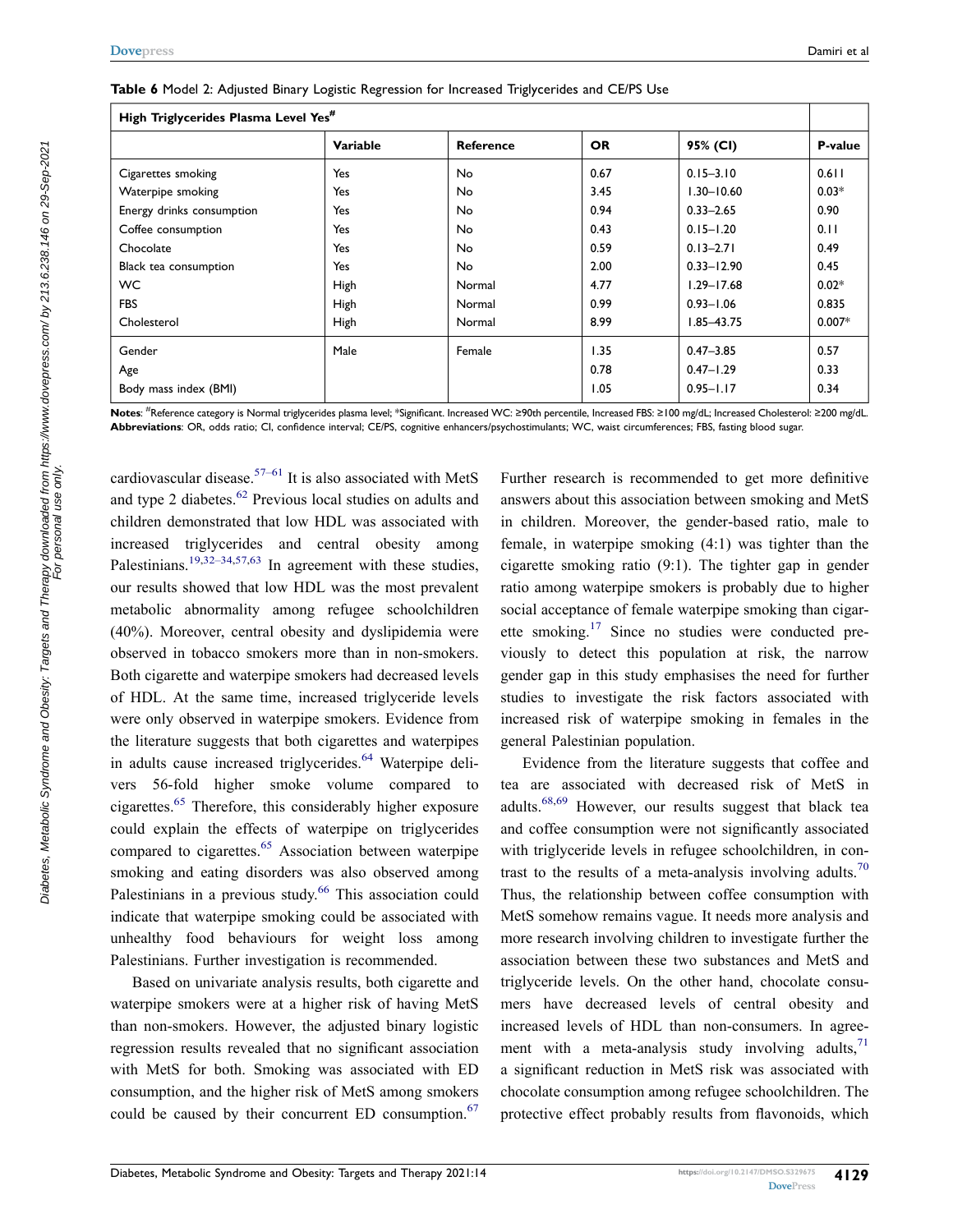<span id="page-9-0"></span>have a role in reducing oxidative stress, increasing the endothelial prostacyclin production, increasing insulin receptors sensitivity, altering lipid metabolism, and inhi-biting angiotensin-converting enzyme.<sup>[72](#page-12-10)</sup> A previous local study demonstrated that chocolate consumption was associated with decreased risk of eating disorders among young Palestinians.<sup>[66](#page-12-4)</sup> It has been found that there is a relationship between guilt feeling when eating chocolate and developing abnormal eating behaviours; the high the guilt score, the more tendency to report symptoms such as binging and vomiting.<sup>73</sup>

<span id="page-9-1"></span>This study has some limitations. Some limitations were caused by involving refugee schoolchildren from only the north of the West Bank. It also did not investigate CE/PS consumption quantitatively nor the quantity of consumed carbohydrates and caffeine. Moreover, no inferences could be made regarding causality as this is a cross-sectional study. Furthermore, this study was conducted during the COVID-19 pandemic. In the setting of COVID-19 quarantine, the possible effect of COVID-19 on CE/PS use among students is unknown. Moreover, physical activity, one of the critical factors which affect the prevalence of MetS and its components, was not evaluated in this research. Although this study has some limitations, it was the first study to suggest an association between ED consumption and MetS in refugee schoolchildren. Moreover, it was the first study to find an association between waterpipe smoking and high triglycerides levels in refugee schoolchildren.

### **Conclusions**

The findings of this study present a serious threat to the current and future health of Palestinian refugee schoolchildren. The results showed an alarming prevalence of tobacco and caffeine use in refugee adolescents of both genders and those with metabolic syndrome, indicating that they are at higher risk of cardiovascular disease and coronary artery disease. Thus, their use justifies great attention. The high prevalence of ED consumption and waterpipe smoking among Palestinian refugee schoolchildren is problematic. Their use was associated with higher odds of metabolic syndrome and dyslipidemia among Palestinian refugee schoolchildren. This problem requires unique treatment and prevention strategies. Moreover, chocolate consumption was associated with a significantly decreased risk of MetS. Further investigation is required to address the direction of this relationship. It is known that levels of HDL are modifiable

<span id="page-9-3"></span><span id="page-9-2"></span>through behavioural factors, including smoking and diet. Smoking cessation is associated with an up to  $10\%$  increase in HDL level.<sup>[74](#page-12-12)</sup> Considering all these results, we recommend non-pharmacologic approaches that can effectively increase serum HDL levels in schoolchildren, including weight control, specific nutritional choices, and smoking cessation, to be adapted. $57,75$  $57,75$ Our findings suggest the need to integrate tobacco and caffeine products use prevention and treatment into preexisting health services offered to refugee adolescents in the West Bank by the United Nations Relief and Works Agency (UNRWA) to reduce future negative health consequences from their use. In previous national studies, the metabolic syndrome among tobacco and caffeine product users was an under-recognised and neglected health issue. We recommend further studies in other schoolchildren ages from different localities. Such studies are essential in drawing protective policies for vulnerable groups and studying the aetiology of metabolic syndrome.

### **Abbreviations**

ANNU, An-Najah National University; ANOVA, analysis of variances; BMI, body mass index; BP, blood pressure; CDC, Centers for Disease Control and Prevention; CE, cognitive enhancers; CI, confidence interval; ED, energy drinks; FBS, fast blood sugar; HDL, high-density lipoprotein; IDF, International Diabetes Federation; LDL, lowdensity lipoprotein; MetS, metabolic syndrome; OR, odds ratio; PS, psychostimulants; UNRWA, United Nations Relief and Works Agency; WC, waist circumferences; WHO, World Health Organization.

# **Data Sharing Statement**

Most data generated or analysed during this study are included in this manuscript. Other data that support the findings of this study and /or analysed during the current study are available from the corresponding author on reasonable request.

# **Ethics Approval and Informed Consent**

We obtained informed consent from all subjects involved in the study and from their parents. Participants were informed that they could assent to or dissent from participation. Participants were assured that all data collected would only be kept confidential and accessible for the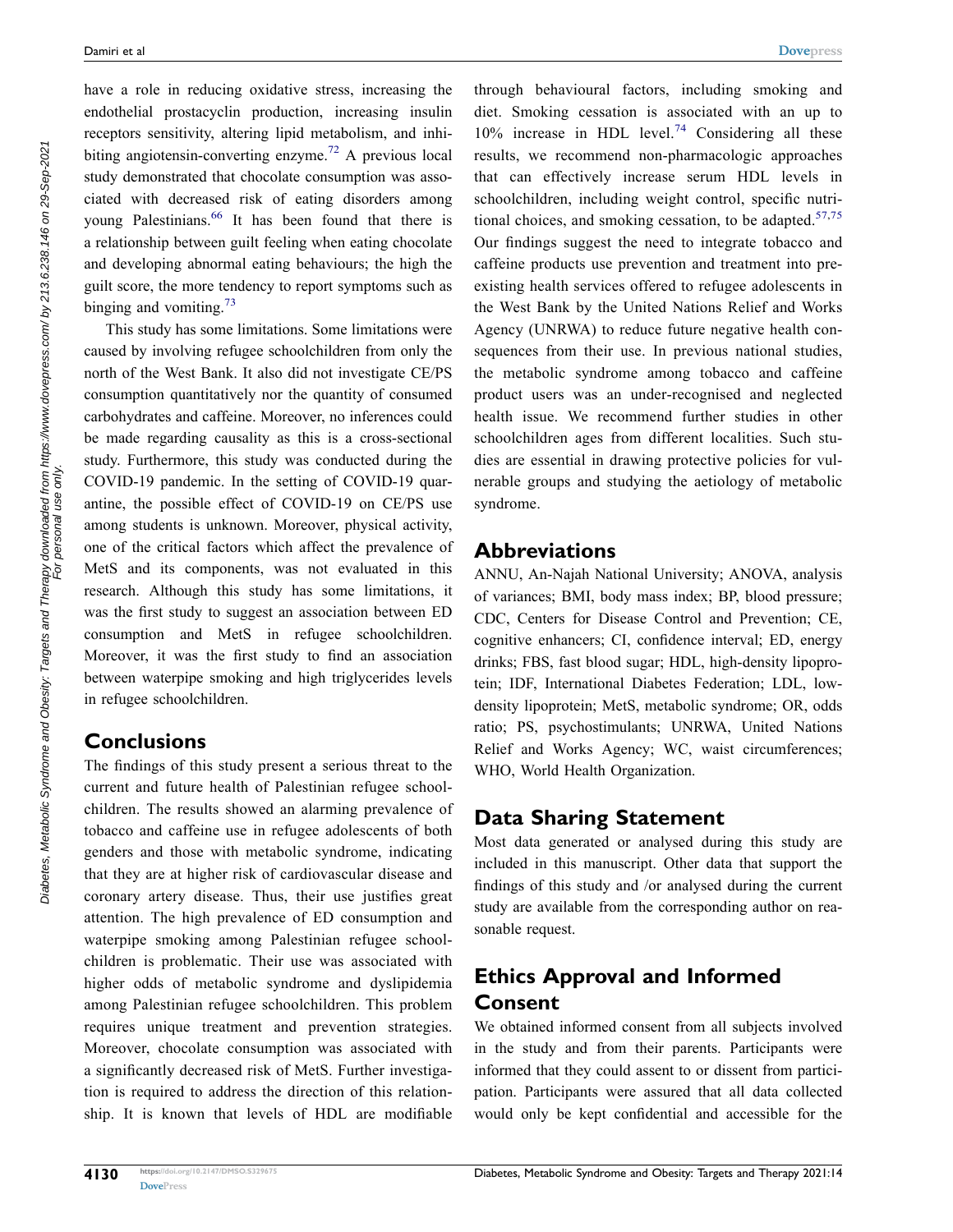investigators and research purposes. The Ethics Committee of the Institutional Review Board "IRB" approval at An-Najah National University (ANNU) (IRB Archived number (16) Nov.2019) was obtained to confirm that the study matches the ethical research protocols. All procedures followed were following the ethical standards of the responsible committee on human experimentation (institutional and national) and with the Helsinki Declaration of 1975, as revised in 2000.

#### **Acknowledgments**

The authors would like to thank the respondents for their participation in this work. The authors are very thankful to all those who facilitated the conduction of this study in An-Najah National University Hospital (ANNU) and the Committee Services for Refugee Camps in Nablus and Tulkarm. The authors would like to thank Saba Damiri, Hiba Damiri, Mohammed Qino, and Yousef Qasim for their help in data collection.

#### **Author Contributions**

All authors contributed to data analysis, drafting, or revising the article, agreed to the journal to which the article will be submitted, gave final approval of the version to be published, and agreed to be accountable for all aspects of the work.

#### **Funding**

There is no funding to report.

#### **Disclosure**

The authors declare that they have no conflict of interest.

#### **References**

- <span id="page-10-0"></span>1. National Institute of Drug Abuse (NIDA). Principles of adolescent substance use disorder treatment; [2020.](#page-1-0) Available from: [https://](https://www.drugabuse.gov/publications/principles-adolescent-substance-use-disorder-treatment-research-based-guide)  [www.drugabuse.gov/publications/principles-adolescent-substance](https://www.drugabuse.gov/publications/principles-adolescent-substance-use-disorder-treatment-research-based-guide)[use-disorder-treatment-research-based-guide](https://www.drugabuse.gov/publications/principles-adolescent-substance-use-disorder-treatment-research-based-guide). Accessed September 17, 2021.
- <span id="page-10-1"></span>2. Favrod-Coune T, Broers B. The health effect of psychostimulants: a literature review. *Pharmaceuticals (Basel)*. [2010;](#page-1-1)3(7):2333–2361. doi:[10.3390/ph3072333](https://doi.org/10.3390/ph3072333)
- <span id="page-10-5"></span>3. Valentine G, Sofuoglu M. Cognitive effects of nicotine: recent progress. *Curr Neuropharmacol*. [2018;](#page-1-2)16(4):403–414. doi:[10.2174/](https://doi.org/10.2174/1570159X15666171103152136)  [1570159X15666171103152136](https://doi.org/10.2174/1570159X15666171103152136)
- <span id="page-10-8"></span>4. Cappelletti S, Piacentino D, Sani G, Aromatario M. Caffeine: cognitive and physical performance enhancer or psychoactive drug? *Curr Neuropharmacol*. [2015;](#page-1-1)13(1):71–88. doi:[10.2174/1570159X13666](https://doi.org/10.2174/1570159X13666141210215655)  [141210215655](https://doi.org/10.2174/1570159X13666141210215655)
- <span id="page-10-2"></span>5. Damiri B, Ibrahim H, Khalaili M, Mohammad R, Imwas S. Tobacco and energy drinks, emerging health risk among Palestinian adolescent females, a cross-sectional study: call for action. *J Concur Disord*.  $2020;1(1):7-18.$  $2020;1(1):7-18.$
- <span id="page-10-9"></span>6. Damiri BR. The use of psychoactive substances in a conflict area in the west bank: drug use risk factors and practices in Palestinian refugee camps. *Int J Ment Health Addict*. [2020;](#page-1-4)18(6):1507–1520. doi:[10.1007/s11469-019-00183-1](https://doi.org/10.1007/s11469-019-00183-1)
- <span id="page-10-10"></span>7. Massad SG, Shaheen M, Karam R, et al. Substance use among Palestinian youth in the West Bank, Palestine: a qualitative investigation. *BMC Public Health*. [2016;](#page-1-5)16(1):800. doi:[10.1186/](https://doi.org/10.1186/s12889-016-3472-4) [s12889-016-3472-4](https://doi.org/10.1186/s12889-016-3472-4)
- <span id="page-10-3"></span>8. Frati P, Kyriakou C, Del Rio A, et al. Smart drugs and synthetic androgens for cognitive and physical enhancement: revolving doors of cosmetic neurology. *Curr Neuropharmacol*. [2015;](#page-1-6)13(1):5–11. doi:[10.2174/1570159X13666141210221750](https://doi.org/10.2174/1570159X13666141210221750)
- <span id="page-10-4"></span>9. Lanni C, Lenzken SC, Pascale A, et al. Cognition enhancers between treating and doping the mind. *Pharmacol Res*. [2008;](#page-1-6)57(3):196–213. doi:[10.1016/j.phrs.2008.02.004](https://doi.org/10.1016/j.phrs.2008.02.004)
- <span id="page-10-6"></span>10. Rusted JM, Sawyer R, Jones C, Trawley SL, Marchant NL. Positive effects of nicotine on cognition: the deployment of attention for prospective memory. *Psychopharmacology*. [2009;](#page-1-2)202(1–3):93–102. doi:[10.1007/s00213-008-1320-7](https://doi.org/10.1007/s00213-008-1320-7)
- <span id="page-10-7"></span>11. Einöther SJ, Giesbrecht T. Caffeine as an attention enhancer: reviewing existing assumptions. *Psychopharmacology*. [2013](#page-1-7);225 (2):251–274. doi:[10.1007/s00213-012-2917-4](https://doi.org/10.1007/s00213-012-2917-4)
- 12. Nehlig A, Cunha RA, de Mendonça A. Is caffeine a cognitive enhancer? *J Alzheimers Dis*. 2010;20:S85–S94. doi:[10.3233/JAD-](https://doi.org/10.3233/JAD-2010-091315)[2010-091315](https://doi.org/10.3233/JAD-2010-091315)
- 13. Rogers PJ, Heatherley SV, Mullings EL, Smith JE. Faster but not smarter: effects of caffeine and caffeine withdrawal on alertness and performance. *Psychopharmacology*. 2013;226(2):229–240. doi:[10.10](https://doi.org/10.1007/s00213-012-2889-4) [07/s00213-012-2889-4](https://doi.org/10.1007/s00213-012-2889-4)
- <span id="page-10-11"></span>14. Musmar SG. Smoking habits and attitudes among university students in Palestine: a cross-sectional study. *East Mediterr Health J*. [2012](#page-1-8);18 (5):454–460. doi:[10.26719/2012.18.5.454](https://doi.org/10.26719/2012.18.5.454)
- <span id="page-10-20"></span>15. Zaher Nazzal MAA, Musmar S. Social norms and perception of waterpipe smoking among Palestinian university students. *Palest Med Pharm J*. [2020;](#page-4-1)5(1):25–34.
- <span id="page-10-13"></span>16. Damiri B, Sandouka HN, Janini EH, Yaish ON. Prevalence and associated factors of psychoactive substance use among university students in the West Bank, Palestine. *Drug-Educ Prev Polic*. [2020](#page-1-9);27 (2):173–182. doi:[10.1080/09687637.2019.1591341](https://doi.org/10.1080/09687637.2019.1591341)
- <span id="page-10-12"></span>17. Tucktuck M, Ghandour R, Abu-Rmeileh NME. Waterpipe and cigarette tobacco smoking among Palestinian university students: a cross-sectional study. *BMC Public Health*. [2017;](#page-1-3)18(1):1. doi:[10.1186/s12889-017-4524-0](https://doi.org/10.1186/s12889-017-4524-0)
- <span id="page-10-14"></span>18. Al Sabbah H, Qamhia N, Younis M. Consumption patterns and side effects of energy drinks among university students in Palestine: cross-sectional study. *MOJ Public Health*. [2015;](#page-1-9)2(2):36–44. doi:[10.15406/mojph.2015.02.00015](https://doi.org/10.15406/mojph.2015.02.00015)
- <span id="page-10-15"></span>19. Damiri B, Abualsoud MS, Samara AM, Salameh SK. Metabolic syndrome among overweight and obese adults in Palestinian refugee camps. *Diabetol Metab Syndr*. [2018](#page-1-10);10:34. doi:[10.1186/s13098-018-](https://doi.org/10.1186/s13098-018-0337-2) [0337-2](https://doi.org/10.1186/s13098-018-0337-2)
- <span id="page-10-16"></span>20. Huang PL. A comprehensive definition for metabolic syndrome. *Dis Model Mech*. [2009;](#page-1-11)2(5–6):231–237. doi:[10.1242/dmm.001180](https://doi.org/10.1242/dmm.001180)
- <span id="page-10-17"></span>21. Alberti KG, Zimmet P, Shaw J. Metabolic syndrome–a new worldwide definition. A Consensus Statement from the International Diabetes Federation. *Diabetic Med*. [2006;](#page-1-11)23(5):469–480. doi:[10.1111/j.1464-5491.2006.01858.x](https://doi.org/10.1111/j.1464-5491.2006.01858.x)
- <span id="page-10-18"></span>22. Grundy SM, Cleeman JI, Daniels SR, et al. Diagnosis and management of the metabolic syndrome: an American Heart Association/ National Heart, Lung, and Blood Institute Scientific Statement. *Circulation*. [2005;](#page-1-12)112(17):2735–2752. doi:[10.1161/circulation](https://doi.org/10.1161/circulationaha.105.169404) [aha.105.169404](https://doi.org/10.1161/circulationaha.105.169404)
- <span id="page-10-19"></span>23. DeBoer MD. Assessing and managing the metabolic syndrome in children and adolescents. *Nutrients*. [2019](#page-1-13);11(8):1788. doi:[10.3390/](https://doi.org/10.3390/nu11081788) [nu11081788](https://doi.org/10.3390/nu11081788)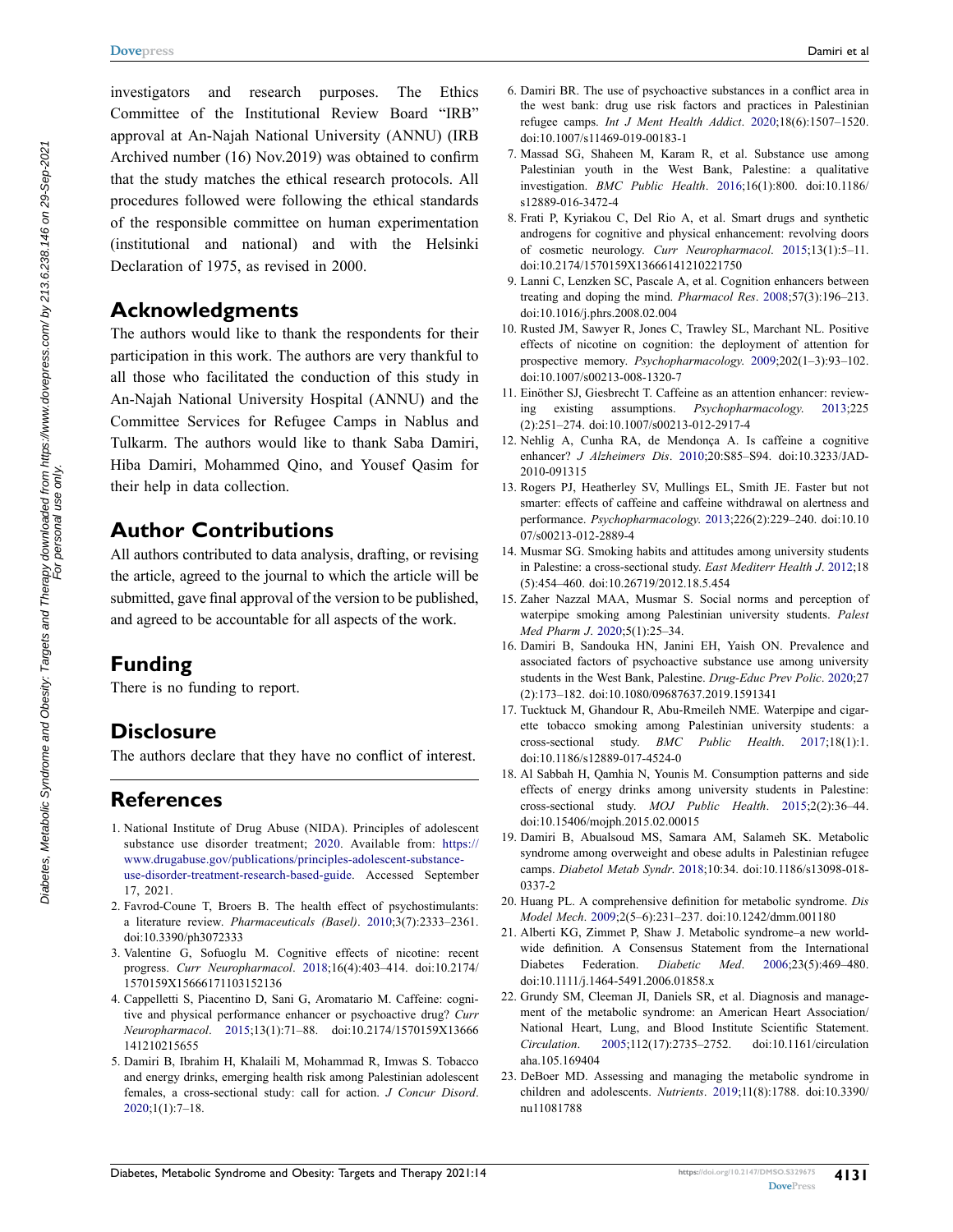- <span id="page-11-1"></span>24. Fornari E, Maffeis C. Treatment of metabolic syndrome in children. *Front Endocrinol (Lausanne)*. [2019](#page-1-13);10:702. doi:[10.3389/fendo.2](https://doi.org/10.3389/fendo.2019.00702)  [019.00702](https://doi.org/10.3389/fendo.2019.00702)
- <span id="page-11-2"></span>25. Balhara YPS. Tobacco and metabolic syndrome. *Indian J Endocrinol Metab*. [2012;](#page-1-14)16(1):81–87. doi:[10.4103/2230-8210.91197](https://doi.org/10.4103/2230-8210.91197)
- <span id="page-11-3"></span>26. Saha SP, Bhalla DK, Whayne TF, Gairola C. Cigarette smoke and adverse health effects: an overview of research trends and future needs. *Int J Angiol*. [2007](#page-1-14);16(3):77–83. doi:[10.1055/s-0031-1278254](https://doi.org/10.1055/s-0031-1278254)
- <span id="page-11-4"></span>27. Mansour B, Amarah W, Nasralla E, Elias N. Energy drinks in children and adolescents: demographic data and immediate effects. *Eur J Pediatr*. [2019](#page-1-15);178(5):649–656. doi:[10.1007/s00431-019-03342-7](https://doi.org/10.1007/s00431-019-03342-7)
- <span id="page-11-14"></span>28. Gallimberti L, Buja A, Chindamo S, et al. Energy drink consumption in children and early adolescents. *Eur J Pediatr*. [2013](#page-5-1);172 (10):1335–1340. doi:[10.1007/s00431-013-2036-1](https://doi.org/10.1007/s00431-013-2036-1)
- 29. Famurewa A, Folawiyo A, Epete M, Onuoha M, Igwe E. Consumption of caffeinated energy drink induces alterations in lipid profile and hepatic aminotransferases in experimental rats. *J Chem Pharm Res*. 2015;7:363–369.
- 30. Wassef B, Kohansieh M, Makaryus AN. Effects of energy drinks on the cardiovascular system. *World J Cardiol*. 2017;9(11):796–806. doi:[10.4330/wjc.v9.i11.796](https://doi.org/10.4330/wjc.v9.i11.796)
- <span id="page-11-5"></span>31. Campbell B, Wilborn C, La Bounty P, et al. International Society of Sports Nutrition position stand: energy drinks. *J Int Soc Sports Nutr*. [2013;](#page-1-16)10(1):1. doi:[10.1186/1550-2783-10-1](https://doi.org/10.1186/1550-2783-10-1)
- <span id="page-11-6"></span>32. Damiri B, Badran L, Safadi D, et al. Metabolic syndrome and related risk factors among adults in the northern West Bank, a cross-sectional study. *Trop Med Int Health*. [2019](#page-1-10). doi:[10.1093/inthealth/ihz093](https://doi.org/10.1093/inthealth/ihz093)
- <span id="page-11-7"></span>33. Damiri B, Alhala AA, Najjar L, Alqadome S. Metabolic syndrome and its risk factors among overweight and obese Palestinian schoolchildren using IDF and NCEP-ATP/III definitions. *Ann Clin Lab Sci*. [2018;](#page-1-17)6(3):8.
- 34. Damiri B, Aghbar A, Alkhdour S, Arafat Y. Characterization and prevalence of metabolic syndrome among overweight and obese young Palestinian students at An-Najah National University. *Diabetes Metab Syndr*. 2018;12(3):343–348. doi:[10.1016/j.](https://doi.org/10.1016/j.dsx.2017.12.021)  [dsx.2017.12.021](https://doi.org/10.1016/j.dsx.2017.12.021)
- <span id="page-11-8"></span>35. Newcomb MD, Chou C-P, Builer PM, Huba GJ. Cognitive motivations for drug use among adolescents: longitudinal tests of gender differences and predictors of change in drug use. *J Couns Psychol*. [1988;](#page-2-0)35(4):426–438. doi:[10.1037/0022-0167.35.4.426](https://doi.org/10.1037/0022-0167.35.4.426)
- <span id="page-11-9"></span>36. Substance Abuse and Mental Health Services Administration. *Key Substance Use and Mental Health Indicators in the United States: Results from the 2018 National Survey on Drug Use and Health (HHS Publication No. PEP19-5068, NSDUH Series H-54)*. Rockville, MD: Center for Behavioral Health Statistics and Quality, Substance Abuse and Mental Health Services Administration; [2019](#page-2-1).
- <span id="page-11-10"></span>37. Anderson PJ, Critchley JA, Chan JC, et al. Factor analysis of the metabolic syndrome: obesity vs insulin resistance as the central abnormality. *Int J Obes (Lond)*. [2001;](#page-2-2)25(12):1782–1788. doi:[10.1038/sj.ijo.0801837](https://doi.org/10.1038/sj.ijo.0801837)
- <span id="page-11-11"></span>38. Zimmet P, Alberti G, Kaufman F, et al. The metabolic syndrome in children and adolescents. *Lancet*. [2007;](#page-2-3)369(9579):2059–2061. doi:[10.1016/s0140-6736\(07\)60958-1](https://doi.org/10.1016/s0140-6736(07)60958-1)
- <span id="page-11-0"></span>39. Grundy SM, Stone NJ, Bailey AL, et al. 2018 guideline on the management of blood cholesterol: a report of the American College of Cardiology/American Heart Association Task Force on clinical practice guidelines. *J Am Coll Cardiol*. [2019](#page-1-18);139(25):e1082–e1143. doi:[10.1016/j.jacc.2018.11.002](https://doi.org/10.1016/j.jacc.2018.11.002).
- <span id="page-11-12"></span>40. World Health Organization (WHO). Obesity and overweight; [2021.](#page-2-4) Available from: [https://www.who.int/news-room/fact-sheets/detail/](https://www.who.int/news-room/fact-sheets/detail/obesity-and-overweight)  [obesity-and-overweight.](https://www.who.int/news-room/fact-sheets/detail/obesity-and-overweight) Accessed September 17, 2021.
- <span id="page-11-13"></span>41. Centers for Disease Control and Prevention (CDC). Defining childhood weight status. BMI for children and teens; [2021](#page-2-5); Available from: [https://www.cdc.gov/obesity/childhood/defining.](https://www.cdc.gov/obesity/childhood/defining.html)  [html](https://www.cdc.gov/obesity/childhood/defining.html). Accessed September 17, 2021.
- <span id="page-11-15"></span>42. Galimov A, Hanewinkel R, Hansen J, Unger JB, Sussman S, Morgenstern M. Energy drink consumption among German adolescents: prevalence, correlates, and predictors of initiation. *Appetite*. [2019](#page-5-1);139:172–179. doi:[10.1016/j.appet.2019.04.016](https://doi.org/10.1016/j.appet.2019.04.016)
- <span id="page-11-16"></span>43. Wolk BJ, Ganetsky M, Babu KM. Toxicity of energy drinks. *Curr Opin Pediatr*. [2012;](#page-5-2)24(2):243–251. doi:[10.1097/MOP.0b013e3](https://doi.org/10.1097/MOP.0b013e3283506827) [283506827](https://doi.org/10.1097/MOP.0b013e3283506827)
- 44. Nadeem IM, Shanmugaraj A, Sakha S, Horner NS, Ayeni OR, Khan M. Energy drinks and their adverse health effects: a systematic review and meta-analysis. *Sports Health*. 2021;13 (3):265–277. doi:[10.1177/1941738120949181](https://doi.org/10.1177/1941738120949181)
- 45. Mattioli AV, Pennella S, Manenti A, Farinetti A. Energy drink overconsumption can trigger atrial fibrillation. *J Cardiovasc Med*. 2016;17(12):902–904. doi:[10.2459/jcm.0000000000000416](https://doi.org/10.2459/jcm.0000000000000416)
- 46. Kaşıkçıoğlu E. Sports, energy drinks, and sudden cardiac death: stimulant cardiac syndrome. *Anatol J Cardiol*. 2017;17(2):163–164. doi:[10.14744/AnatolJCardiol.2017.7575](https://doi.org/10.14744/AnatolJCardiol.2017.7575)
- 47. Iyadurai SJP, Chung SS. New-onset seizures in adults: possible association with consumption of popular energy drinks. *Epilepsy Behav*. 2007;10(3):504–508. doi:[10.1016/j.yebeh.2007.01.009](https://doi.org/10.1016/j.yebeh.2007.01.009)
- <span id="page-11-17"></span>48. Abdelaal M, le Roux CW, Docherty NG. Morbidity and mortality associated with obesity. *Ann Transl Med*. [2017;](#page-5-3)5(7):161. doi:[10.21037/atm.2017.03.107](https://doi.org/10.21037/atm.2017.03.107)
- <span id="page-11-18"></span>49. Al Sabbah H, Vereecken CA, Elgar FJ, et al. Body weight dissatisfaction and communication with parents among adolescents in 24 countries: international cross-sectional survey. *BMC Public Health*. [2009](#page-5-4);9(1):52. doi:[10.1186/1471-2458-9-52](https://doi.org/10.1186/1471-2458-9-52)
- <span id="page-11-19"></span>50. Kostovski M, Simeonovski V, Mironska K, Tasic V, Gucev Z. Metabolic profiles in obese children and adolescents with insulin resistance. *Open Access Maced J Med Sci*. [2018;](#page-5-5)6(3):511–518. doi:[10.3889/oamjms.2018.097](https://doi.org/10.3889/oamjms.2018.097)
- <span id="page-11-20"></span>51. Higgins JP, Tuttle TD, Higgins CL. Energy beverages: content and safety. *Mayo Clin Proc*. [2010](#page-5-6);85(11):1033–1041. doi:[10.4065/](https://doi.org/10.4065/mcp.2010.0381) [mcp.2010.0381](https://doi.org/10.4065/mcp.2010.0381)
- <span id="page-11-21"></span>52. Peacock A, Martin FH, Carr A. Energy drink ingredients. Contribution of caffeine and taurine to performance outcomes. *Appetite*. [2013;](#page-5-7)64:1–4. doi:[10.1016/j.appet.2012.12.021](https://doi.org/10.1016/j.appet.2012.12.021)
- <span id="page-11-22"></span>53. Stanhope KL. Sugar consumption, metabolic disease and obesity: the state of the controversy. *Crit Rev Clin Lab Sci*. [2016;](#page-5-6)53(1):52–67. doi:[10.3109/10408363.2015.1084990](https://doi.org/10.3109/10408363.2015.1084990)
- <span id="page-11-23"></span>54. Seifert SM, Schaechter JL, Hershorin ER, Lipshultz SE. Health effects of energy drinks on children, adolescents, and young adults. *Pediatrics*. [2011;](#page-6-1)127(3):511–528. doi:[10.1542/peds.2009-3592](https://doi.org/10.1542/peds.2009-3592)
- <span id="page-11-24"></span>55. Eltahir HM, Alamri G, Alamri A, et al. The metabolic disorders associated with chronic consumption of soft and energy drinks in rats. *Acta Biochimica Polonica*. [2020](#page-6-2);67(1):79–84. doi:[10.18388/](https://doi.org/10.18388/abp.2020_2914) [abp.2020\\_2914](https://doi.org/10.18388/abp.2020_2914)
- <span id="page-11-25"></span>56. Trapp G, Hurworth M, Jacoby P, et al. Energy drink intake and metabolic syndrome: a prospective investigation in young adults. *Nutr Metab Cardiovasc Dis*. [2020;](#page-6-3)30(10):1679–1684. doi:[10.1016/j.](https://doi.org/10.1016/j.numecd.2020.06.012) [numecd.2020.06.012](https://doi.org/10.1016/j.numecd.2020.06.012)
- <span id="page-11-26"></span>57. Damiri B, Dudin B, Sharqiah Q, Khlaif H, Bsharat R, Amir M. Prevalence of low high-density lipoproteins (HDL) cholesterol and its related factors in adult Palestinians: a cross-sectional study. *Palest Med Pharm J*. [2021;](#page-7-2)6(2):00.
- 58. Rader DJ, Hovingh GK. HDL and cardiovascular disease. *Lancet*. 2014;384(9943):618–625. doi:[10.1016/s0140-6736\(14\)61217-4](https://doi.org/10.1016/s0140-6736(14)61217-4)
- 59. Yusuf S, Reddy S, Ôunpuu S, Anand S. Global burden of cardiovascular diseases: part I: general considerations, the epidemiologic transition, risk factors, and impact of urbanization. *Circulation*. 2001;104 (22):2746–2753. doi:[10.1161/hc4601.099487](https://doi.org/10.1161/hc4601.099487)
- 60. Hadaegh F, Harati H, Ghanbarian A, Azizi F. Prevalence of coronary heart disease among Tehran adults: Tehran Lipid and Glucose Study. *East Mediterr Health J*. 2009;15(1):57–66. doi:[10.26719/](https://doi.org/10.26719/2009.15.1.157) [2009.15.1.157](https://doi.org/10.26719/2009.15.1.157)